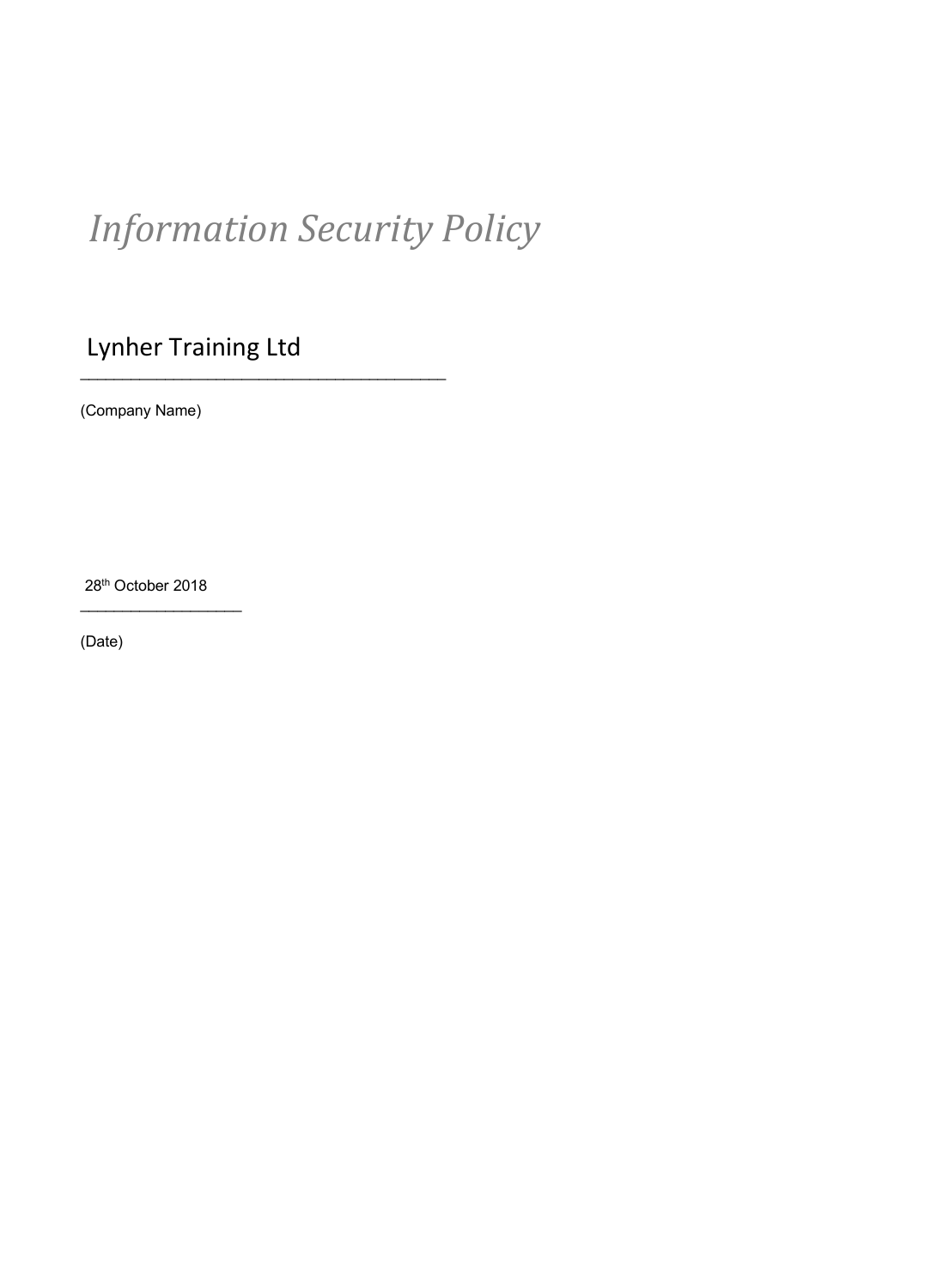## **Contents**

| 1.  |  |
|-----|--|
| 2.  |  |
| 3.  |  |
| 4.  |  |
| 5.  |  |
| 6.  |  |
| 7.  |  |
| 8.  |  |
| 9.  |  |
| 10. |  |
| 11. |  |
| 12. |  |
| 13. |  |
| 14. |  |
| 15. |  |
| 16. |  |
| 17. |  |
| 18. |  |
| 19. |  |
| 20. |  |
| 21. |  |
| 22. |  |
| 23. |  |
| 24. |  |
| 25. |  |
| 26. |  |
| 27. |  |
| 28. |  |
|     |  |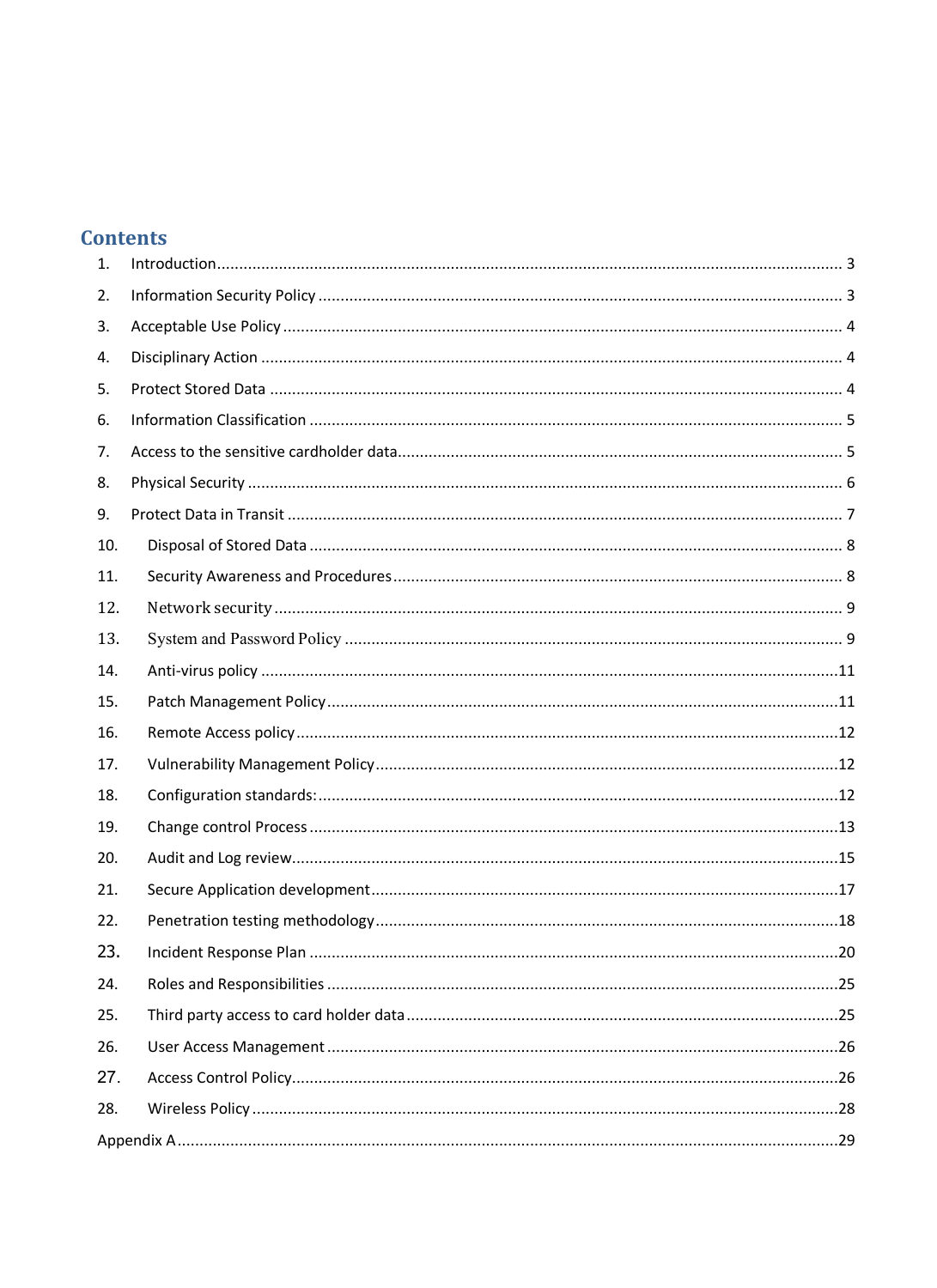Appendix B......................................................................................................................................................30

## 1. **Introduction**

This Policy Document encompasses all aspects of security surrounding confidential company information and must be distributed to all company employees. All company employees must read this document in its entirety and sign the form confirming they have read and understand this policy fully. This document will be reviewed and updated by Management on an annual basis or when relevant to include newly developed security standards into the policy and distribute it all employees and contracts as applicable.

## **2. Information Security Policy**

Lynher Training Ltd. handles sensitive cardholder information daily. Sensitive Information must have adequate safeguards in place to protect them, to protect cardholder privacy, to ensure compliance with various regulations and to guard the future of the organisation.

Lynher Training Ltd. commits to respecting the privacy of all its customers and to protecting any data about customers from outside parties. To this end management are committed to maintaining a secure environment in which to process cardholder information so that we can meet these promises.

Employees handling Sensitive cardholder data should ensure:

- Handle Company and cardholder information in a manner that fits with their sensitivity;
- Limit personal use of Lynher Training Ltd. information and telecommunication systems and ensure it doesn't interfere with your job performance;
- l Lynher Training Ltd. reserves the right to monitor, access, review, audit, copy, store, or delete any electronic communications, equipment, systems and network traffic for any purpose;
- Do not use e-mail, internet and other Company resources to engage in any action that is offensive, threatening, discriminatory, defamatory, slanderous, pornographic, obscene, harassing or illegal;
- Do not disclose personnel information unless authorised;
- Protect sensitive cardholder information:
- Keep passwords and accounts secure:
- Request approval from management prior to establishing any new software or hardware, third party connections, etc.;
- Do not install unauthorised software or hardware, including modems and wireless access unless you have explicit management approval;
- l Always leave desks clear of sensitive cardholder data and lock computer screens when unattended;
- Information security incidents must be reported, without delay, to the individual responsible for incident response locally – Please find out who this is.

We each have a responsibility for ensuring our company's systems and data are protected from unauthorised access and improper use. If you are unclear about any of the policies detailed herein you should seek advice and guidance from your line manager.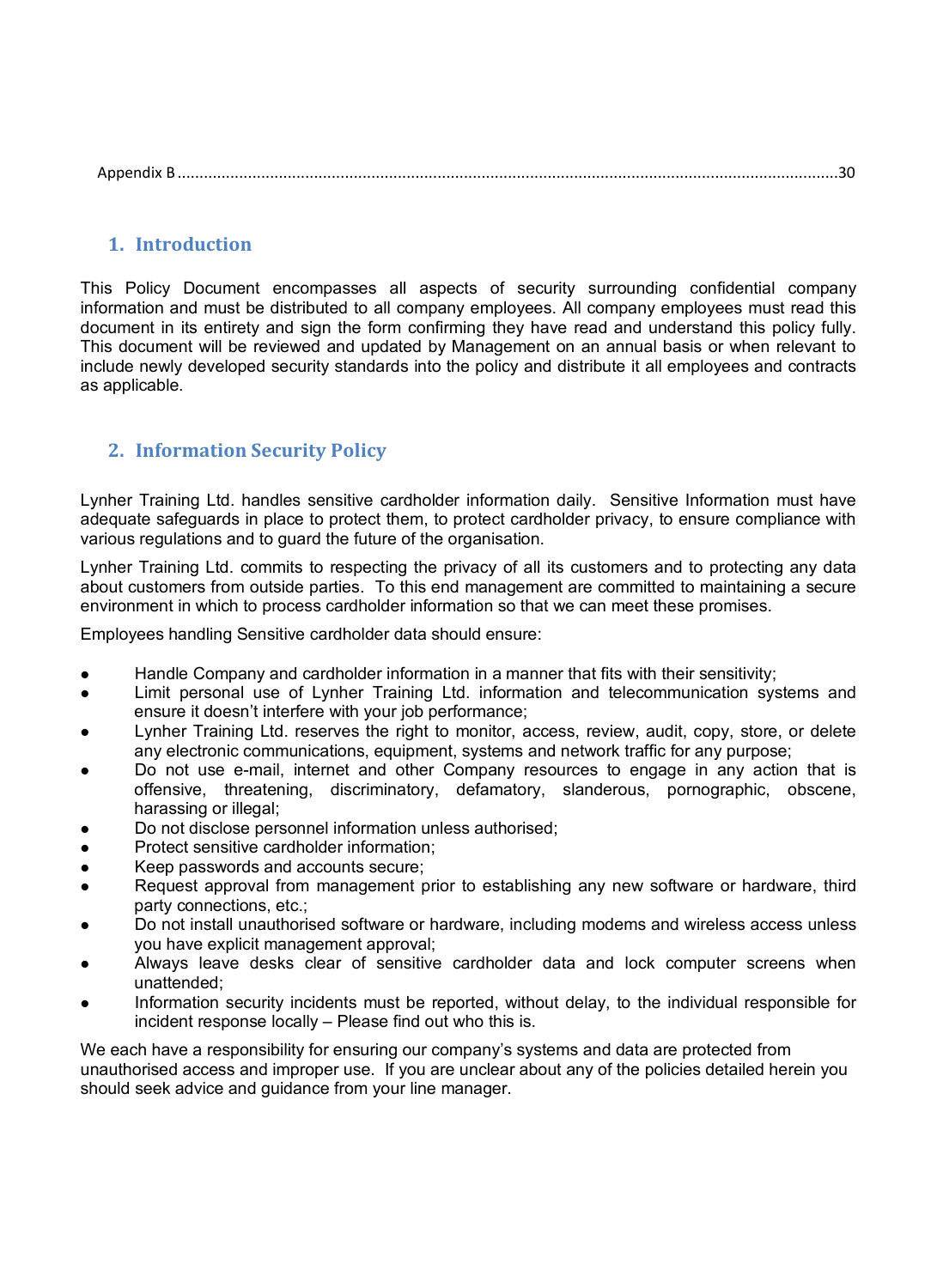## **3. Acceptable Use Policy**

The Management's intentions for publishing an Acceptable Use Policy are not to impose restrictions that are contrary to Lynher Training Ltd. established culture of openness, trust and integrity. Management is committed to protecting the employees, partners and the Company from illegal or damaging actions by individuals, either knowingly or unknowingly. Lynher Training Ltd. will maintain an approved list of technologies and devices and personnel with access to such devices as detailed in Appendix B.

- Employees are responsible for exercising good judgment regarding the reasonableness of personal use.
- Employees should ensure that they have appropriate credentials and are authenticated for the use of technologies
- Employees should take all necessary steps to prevent unauthorized access to confidential data which includes card holder data.
- Employees should ensure that technologies should be used and setup in acceptable network locations
- Keep passwords secure and do not share accounts.
- Authorized users are responsible for the security of their passwords and accounts.
- All PCs, laptops and workstations should be secured with a password-protected screensaver with the automatic activation feature.
- All POS and PIN entry devices should be appropriately protected and secured so they cannot be tampered or altered.
- Because information contained on portable computers is especially vulnerable, special care should be exercised.
- Postings by employees from a Company email address to newsgroups should contain a disclaimer stating that the opinions expressed are strictly their own and not necessarily those of Lynher Training Ltd., unless posting is in the course of business duties.
- Employees must use extreme caution when opening e-mail attachments received from unknown senders, which may contain viruses, e-mail bombs, or Trojan horse code.

## **4. Disciplinary Action**

Violation of the standards, policies and procedures presented in this document by an employee will result in disciplinary action, from warnings or reprimands up to and including termination of employment. Claims of ignorance, good intentions or using poor judgment will not be used as excuses for non compliance.

## **5.** Protect Stored Data

- All sensitive cardholder data stored and handled by Lynher Training Ltd. and its employees must be securely protected against unauthorised use at all times. Any sensitive card data that is no longer required by Lynher Training Ltd. for business reasons must be discarded in a secure and irrecoverable manner.
- If there is no specific need to see the full PAN (Permanent Account Number), it has to be masked when displayed.
- PAN'S which are not protected as stated above should not be sent to the outside network via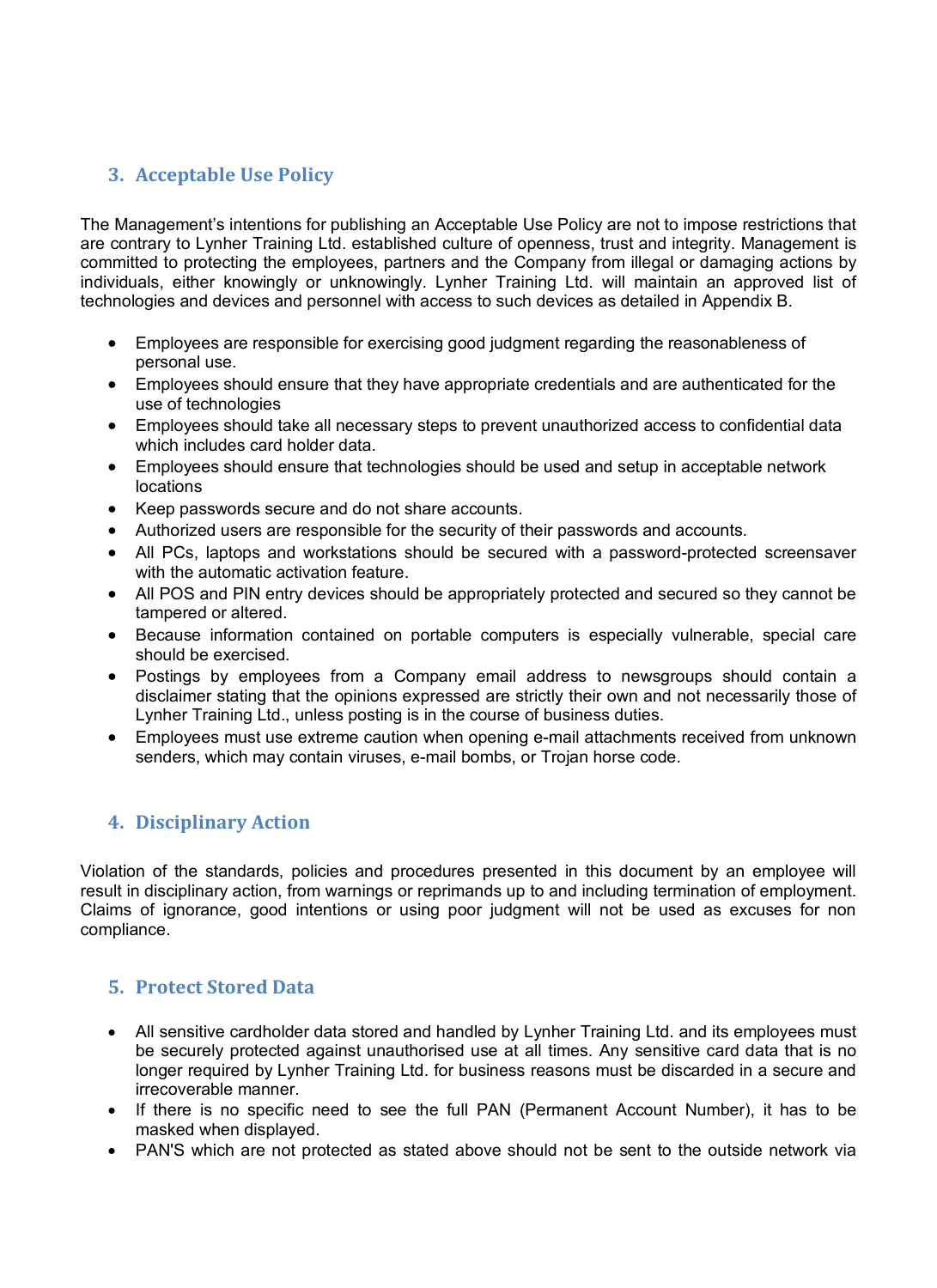end user messaging technologies like chats, ICQ messenger etc.,

#### **It is strictly prohibited to store:**

- 1. The contents of the payment card magnetic stripe (track data) on any media whatsoever.
- 2. The CVV/CVC (the 3 or 4 digit number on the signature panel on the reverse of the payment card) on any media whatsoever.
- 3. The PIN or the encrypted PIN Block under any circumstance.

## **6. Information Classification**

Data and media containing data must always be labelled to indicate sensitivity level

- **Confidential data** might include information assets for which there are legal requirements for preventing disclosure or financial penalties for disclosure, or data that would cause severe damage to Lynher Training Ltd. if disclosed or modified. **Confidential data includes cardholder data**.
- **Internal Use data** might include information that the data owner feels should be protected to prevent unauthorized disclosure;
- **Public data** is information that may be freely disseminated.

## **7.** Access to the sensitive cardholder data

All Access to sensitive cardholder should be controlled and authorised. Any Job functions that require access to cardholder data should be clearly defined.

- Any display of the card holder should be restricted at a minimum of the first 6 and the last 4 digits of the cardholder data.
- Access rights to privileged user ID's should be restricted to least privileges necessary to perform job responsibilities
- Privileges should be assigned to individuals based on job classification and function (Role based access control)
- Access to sensitive cardholder information such as PAN's, personal information and business data is restricted to employees that have a legitimate need to view such information.
- No other employees should have access to this confidential data unless they have a genuine business need.
- If cardholder data is shared with a Service Provider  $(3<sup>rd</sup>$  party) then a list of such Service Providers will be maintained as detailed in Appendix B.
- Lynher Training Ltd. will ensure a written agreement that includes an acknowledgement is in place that the Service Provider will be responsible for the for the cardholder data that the Service Provider possess.
- Lynher Training Ltd, will ensure that a there is an established process including proper due diligence is in place before engaging with a Service provider.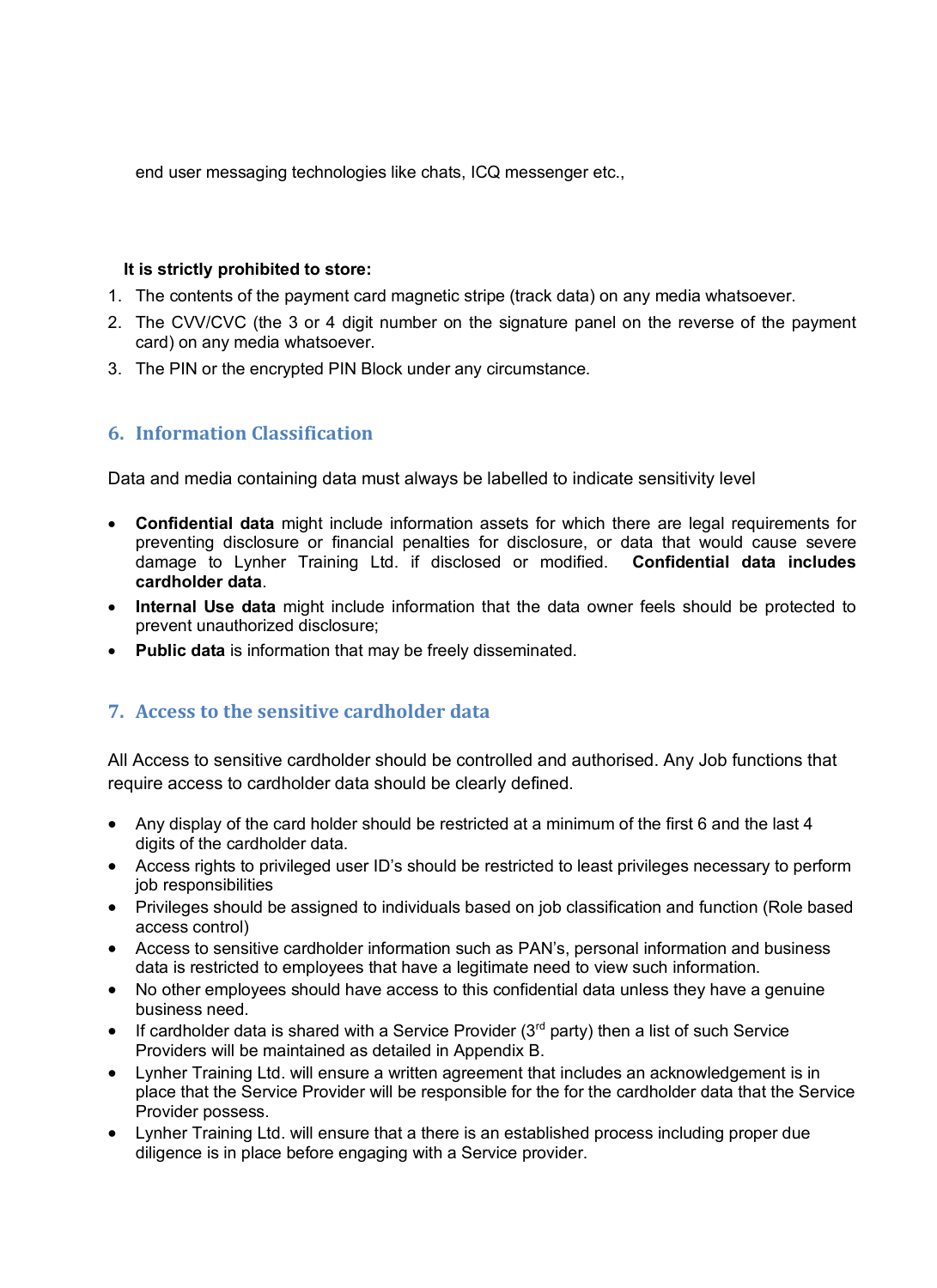• Lynher Training Ltd. will have a process in place to monitor the PCI DSS compliance status of the Service provider.

## **8. Physical Security**

Access to sensitive information in both hard and soft media format must be physically restricted to prevent unauthorised individuals from obtaining sensitive data.

- Employees are responsible for exercising good judgment regarding the reasonableness of personal use.
- Employees should ensure that they have appropriate credentials and are authenticated for the use of technologies
- Employees should take all necessary steps to prevent unauthorized access to confidential data which includes card holder data.
- Employees should ensure that technologies should be used and setup in acceptable network locations
- A list of devices that accept payment card data should be maintained.
- The list should include make, model and location of the device
- The list should have the serial number or a unique identifier of the device
- The list should be updated when devices are added, removed or relocated
- POS devices surfaces should be periodically inspected to detect tampering or substitution.
- Personnel using the devices should be trained and aware of handling the POS devices
- Personnel using the devices should verify the identity of any third party personnel claiming to repair or run maintenance tasks on the devices, install new devices or replace devices.
- Personnel using the devices should be trained to report suspicious behaviour and indications of tampering of the devices to the appropriate personnel.
- A "visitor" is defined as a vendor, guest of an employee, service personnel, or anyone who needs to enter the premises for a short duration, usually not more than one day.
- Keep passwords secure and do not share accounts. Authorized users are responsible for the security of their passwords and accounts.
- Media is defined as any printed or handwritten paper, received faxes, floppy disks, back-up tapes, computer hard drive, etc.
- Media containing sensitive cardholder information must be handled and distributed in a secure manner by trusted individuals.
- Visitors must always be escorted by a trusted employee when in areas that hold sensitive cardholder information.
- Procedures must be in place to help all personnel easily distinguish between employees and visitors, especially in areas where cardholder data is accessible. "Employee" refers to full-time and part-time employees, temporary employees and personnel, and consultants who are "resident" on Lynher Training Ltd. sites. A "visitor" is defined as a vendor, guest of an employee, service personnel, or anyone who needs to enter the premises for a short duration, usually not more than one day.
- Network Jacks located in public and areas accessible to visitors must be disabled and enabled when network access is explicitly authorised.
- All POS and PIN entry devices should be appropriately protected and secured so they cannot be tampered or altered.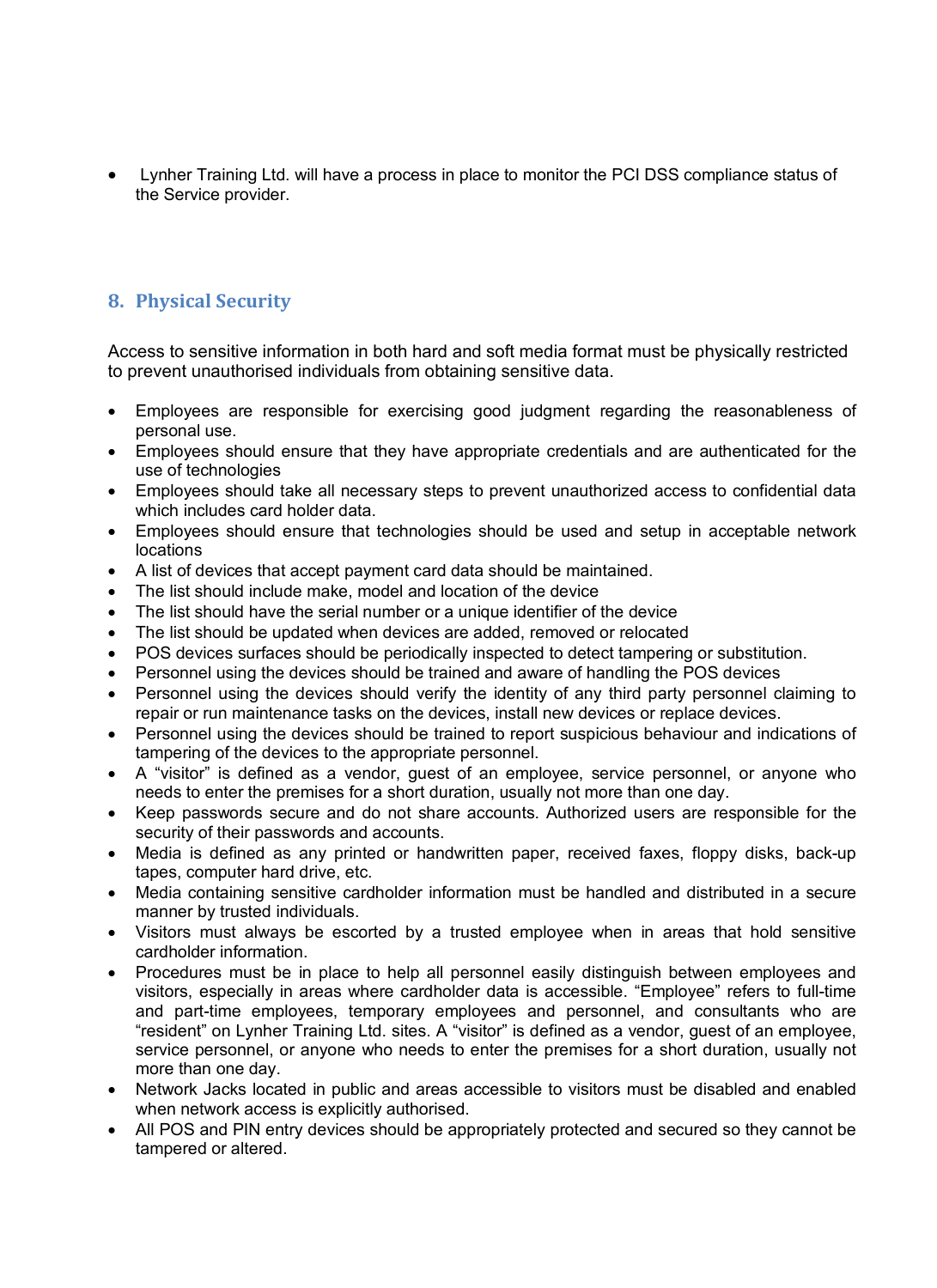- Strict control is maintained over the external or internal distribution of any media containing card holder data and has to be approved by management
- Strict control is maintained over the storage and accessibility of media
- All computer that store sensitive cardholder data must have a password protected screensaver enabled to prevent unauthorised use.

## **9.** Protect Data in Transit

All sensitive cardholder data must be protected securely if it is to be transported physically or electronically.

- Card holder data (PAN, track data etc) must never be sent over the internet via email, instant chat or any other end user technologies.
- If there is a business justification to send cardholder data via email or via the internet or any other modes then it should be done after authorization and by using a strong encryption mechanism (i.e. – AES encryption, PGP encryption, IPSEC, GSM, GPRS, Wireless technologies etc.,).
- The transportation of media containing sensitive cardholder data to another location must be authorised by management, logged and inventoried before leaving the premises. Only secure courier services may be used for the transportation of such media. The status of the shipment should be monitored until it has been delivered to its new location.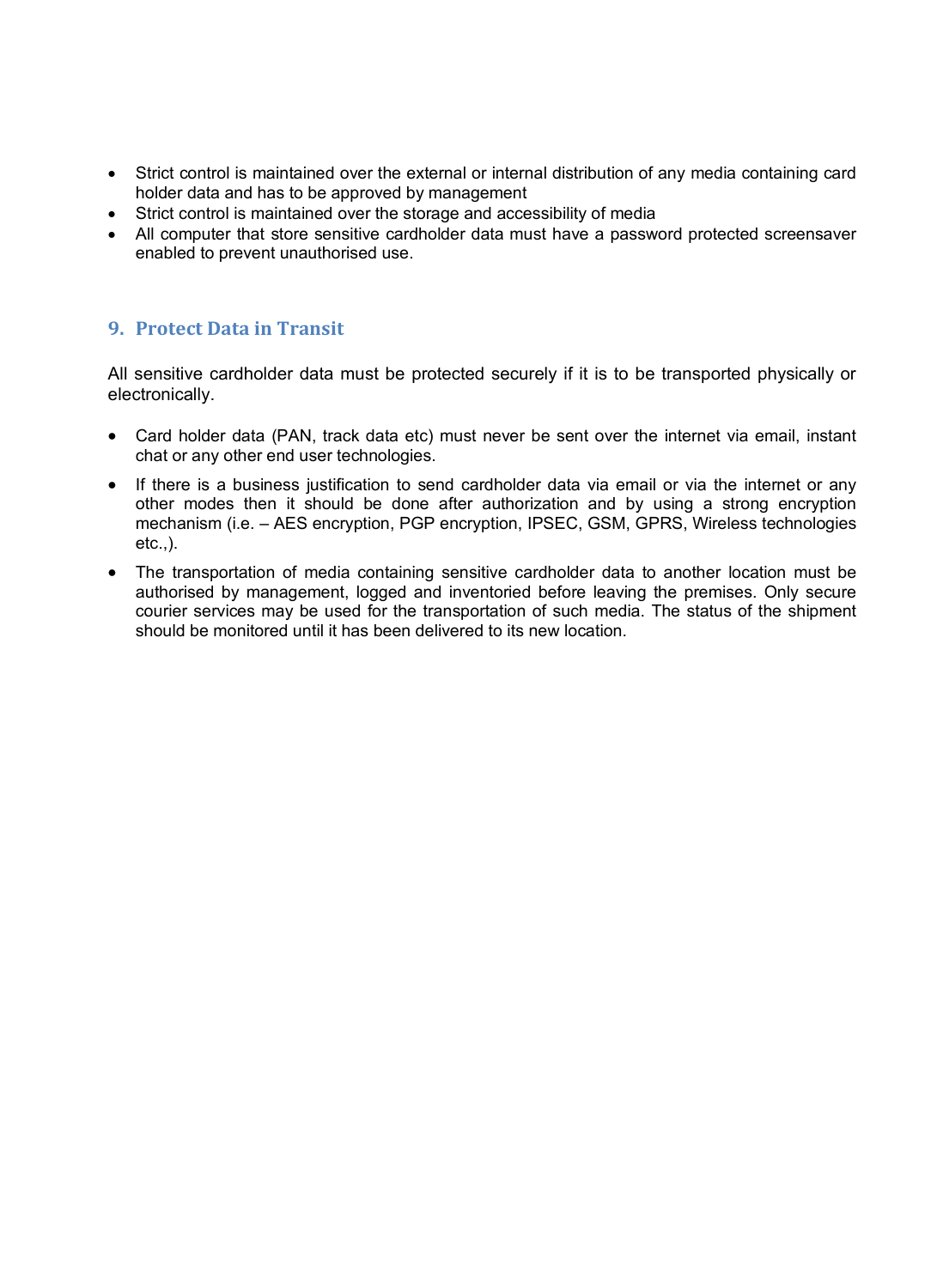## **10. Disposal of Stored Data**

- All data must be securely disposed of when no longer required by Lynher Training Ltd., regardless of the media or application type on which it is stored.
- An automatic process must exist to permanently delete on-line data, when no longer required.
- All hard copies of cardholder data must be manually destroyed as when no longer required for valid and justified business reasons. A quarterly process must be in place to confirm that all nonelectronic cardholder data has been appropriately disposed of in a timely manner.
- Lynher Training Ltd. will have procedures for the destruction of hardcopy (paper) materials. These will require that all hardcopy materials are crosscut shredded, incinerated or pulped so they cannot be reconstructed.
- Lynher Training Ltd. will have documented procedures for the destruction of electronic media. These will require:
	- o All cardholder data on electronic media must be rendered unrecoverable when deleted e.g. through degaussing or electronically wiped using military grade secure deletion processes or the physical destruction of the media;
	- $\circ$  If secure wipe programs are used, the process must define the industry accepted standards followed for secure deletion.
- All cardholder information awaiting destruction must be held in lockable storage containers clearly marked "To Be Shredded" - access to these containers must be restricted.

## **11.** Security Awareness and Procedures

The policies and procedures outlined below must be incorporated into company practice to maintain a high level of security awareness. The protection of sensitive data demands regular training of all employees and contractors.

- Review handling procedures for sensitive information and hold periodic security awareness meetings to incorporate these procedures into day to day company practice.
- Distribute this security policy document to all company employees to read. It is required that all employees confirm that they understand the content of this security policy document by signing an acknowledgement form (see Appendix A)
- All employees that handle sensitive information will undergo background checks (such as criminal and credit record checks, within the limits of the local law) before they commence their employment with the Company.
- All third parties with access to credit card account numbers are contractually obligated to comply with card association security standards (PCI/DSS).
- Company security policies must be reviewed annually and updated as needed.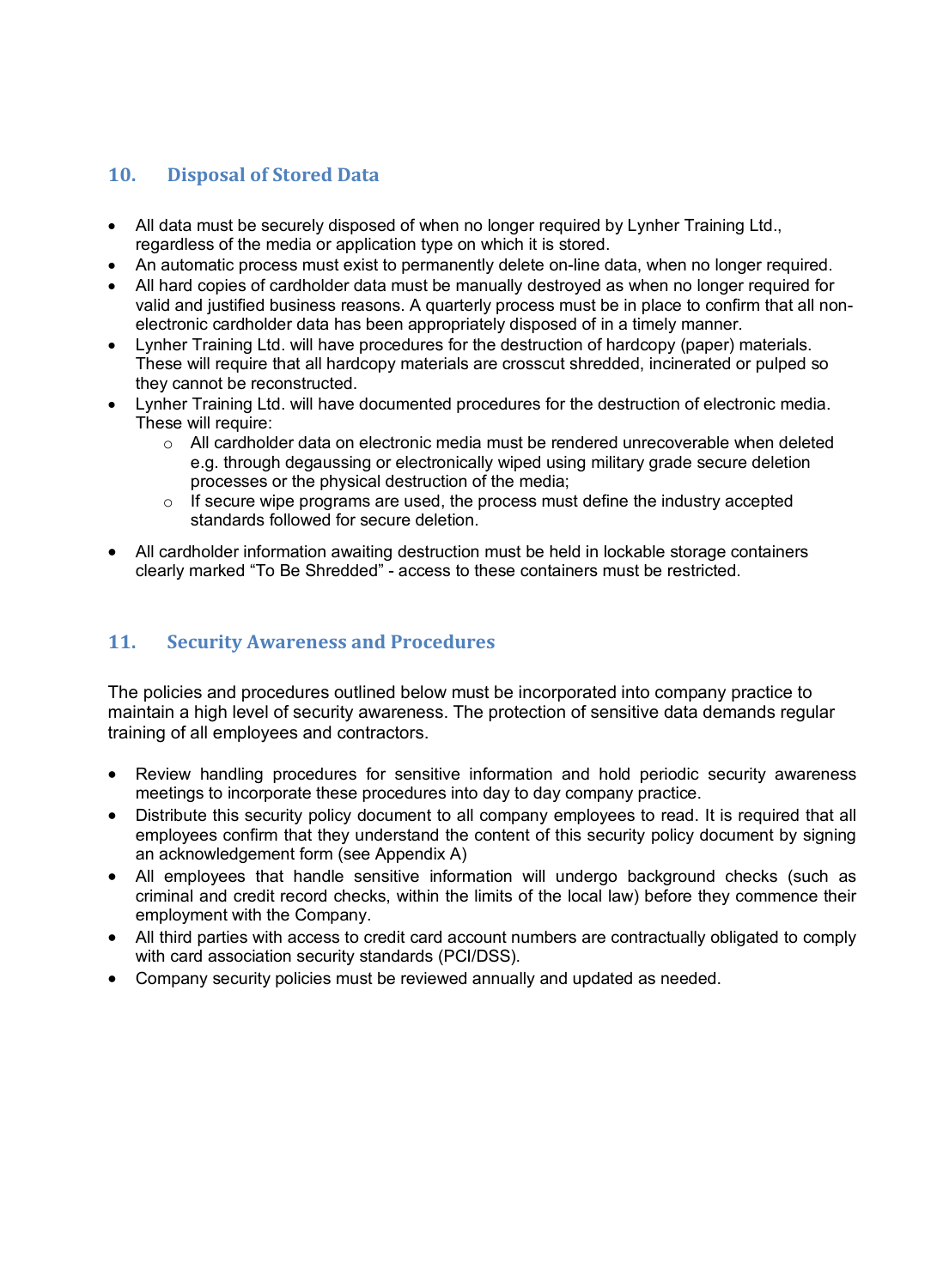## **12. Network security**

- Firewalls must be implemented at each internet connection and any demilitarized zone and the internal company network.
- A network diagram detailing all the inbound and outbound connections must be maintained and reviewed every 6 months.
- A firewall and router configuration document must be maintained which includes a documented list of services, protocols and ports including a business justification.
- Firewall and router configurations must restrict connections between untrusted networks and any systems in the card holder data environment.
- Stateful Firewall technology must be implemented where the Internet enters Lynher Training Ltd. Card network to mitigate known and on-going threats. Firewalls must also be implemented to protect local network segments and the IT resources that attach to those segments such as the business network, and open network.
- All inbound and outbound traffic must be restricted to that which is required for the card holder data environment.
- All inbound network traffic is blocked by default, unless explicitly allowed and the restrictions have to be documented.
- All outbound traffic has to be authorized by management (i.e. what are the whitelisted category of sites that can be visited by the employees) and the restrictions have to be documented
- Lynher Training Ltd. will have firewalls between any wireless networks and the cardholder data environment.
- Lynher Training Ltd. will quarantine wireless users into a DMZ, where they will be authenticated and firewalled as if they were coming in from the Internet.
- Disclosure of private IP addresses to external entities must be authorized.
- A topology of the firewall environment has to be documented and has to be updated in accordance to the changes in the network.
- The firewall rules will be reviewed on a six months basis to ensure validity and the firewall has to have clean up rule at the bottom of the rule base.
- Lynher Training Ltd. have to quarantine wireless users into a DMZ, where they were authenticated and firewalled as if they were coming in from the Internet.
- No direct connections from Internet to cardholder data environment will be permitted. All traffic has to traverse through a firewall.

| <b>Rules</b> | Source<br>ΙP | Destination<br>IP | Action |
|--------------|--------------|-------------------|--------|
|              |              |                   |        |
|              |              |                   |        |

**13. System and Password Policy**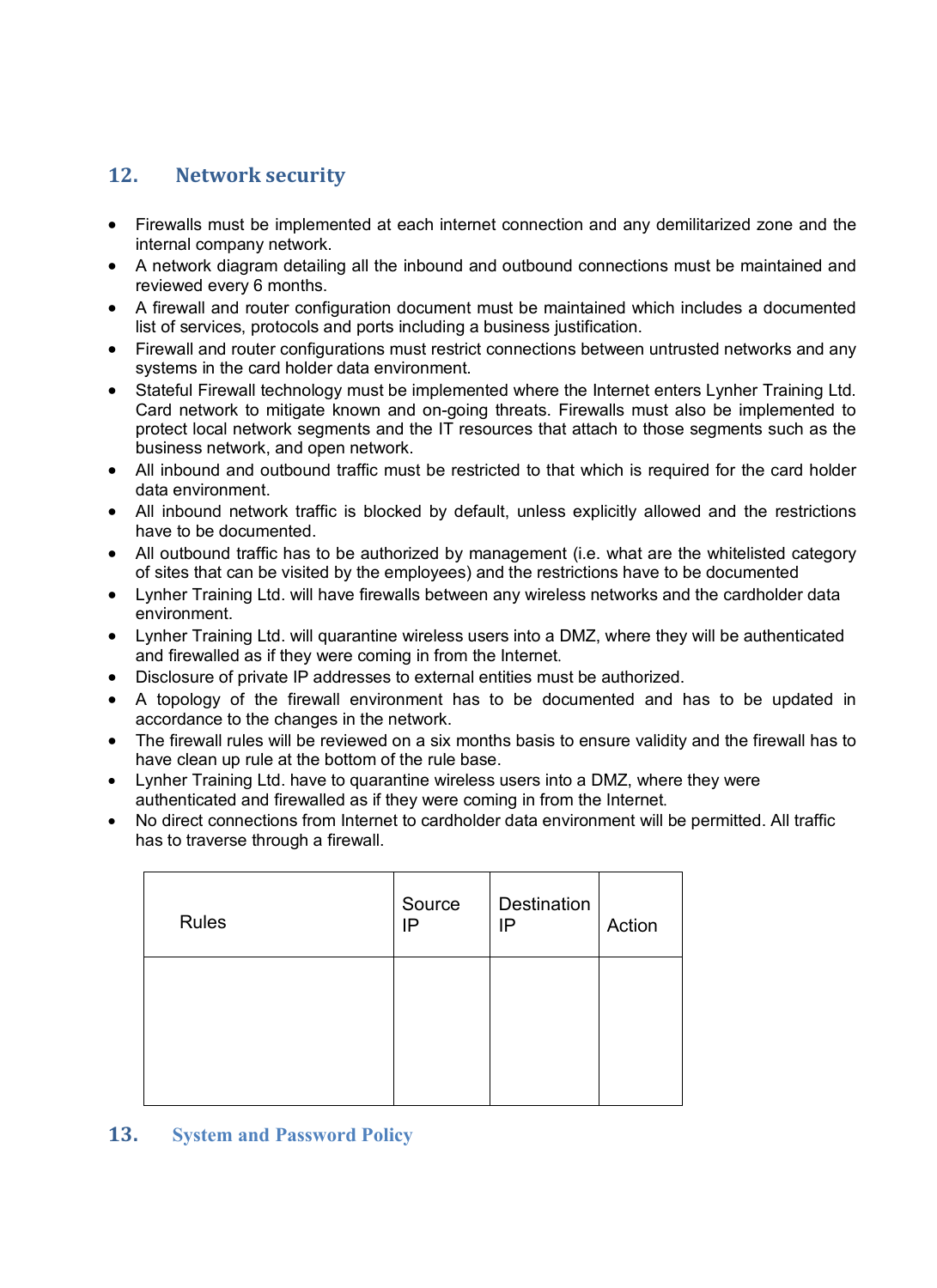All users, including contractors and vendors with access to Lynher Training Ltd. systems, are responsible for taking the appropriate steps, as outlined below, to select and secure their passwords.

- A system configuration standard must be developed along industry acceptable hardening standards (SANS, NIST, ISO)
- System configurations should be updated as new issues are identified (as defined in PCI DSS requirement 6.1)
- System configurations must include common security parameter settings
- The systems configuration standard should be applied to any news systems configured.
- All vendor default accounts and passwords for the systems have to be changed at the time of provisioning the system/device into Lynher Training Ltd. network and all unnecessary services and user/system accounts have to be disabled.
- All unnecessary default accounts must be removed or disabled before installing a system on the network.
- Security parameter settings must me set appropriately on System components
- All unnecessary functionality (scripts, drivers, features, subsystems, file systems, web servers etc.,) must be removed.
- All unnecessary services, protocols, daemons etc., should be disabled if not in use by the system.
- Any insecure protocols, daemons, services in use must be documented and justified.
- All users with access to card holder data must have a unique ID.
- All user must use a password to access the company network or any other electronic resources
- All user ID's for terminated users must be deactivated or removed immediately.
- The User ID will be locked out if there are more than 5 unsuccessful attempts. This locked account can only be enabled by the system administrator. Locked out user accounts will be disabled for a minimum period of 30 minutes or until the administrator enables the account.
- All system and user level passwords must be changed on at least a quarterly basis.
- A minimum password history of four must be implemented.
- A unique password must be setup for new users and the users prompted to change the password on first login.
- Group, shared or generic user account or password or other authentication methods must not be used to administer any system components.
- Where SNMP is used, the community strings must be defined as something other than the Standard defaults of "public," "private" and "system" and must be different from the passwords used to log in interactively.
- All non-console administrative access will use appropriate technologies like ssh, vpn etc or strong encryption is invoked before the administrator password is requested
- System services and parameters will be configured to prevent the use of insecure technologies like telnet and other insecure remote login commands
- Administrator access to web based management interfaces is encrypted using strong cryptography.
- The responsibility of selecting a password that is hard to guess generally falls to users. A strong password must:
- a) Be as long as possible (never shorter than 6 characters).
- b) Include mixed-case letters, if possible.
- c) Include digits and punctuation marks, if possible.
- d) Not be based on any personal information.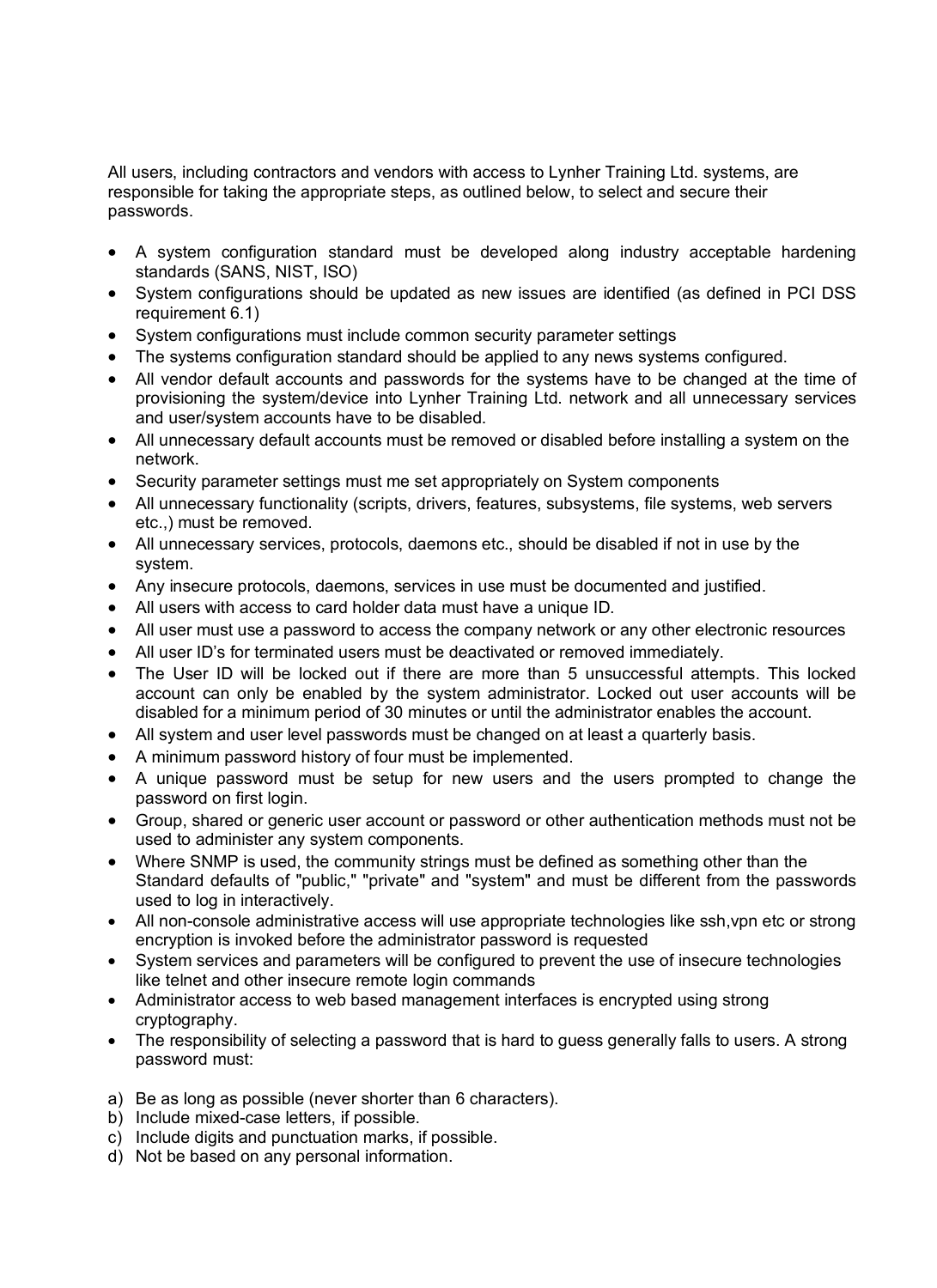- e) Not be based on any dictionary word, in any language.
- If an operating system without security features is used (such as DOS, Windows or MacOS), then an intruder only needs temporary physical access to the console to insert a keyboard monitor program. If the workstation is not physically secured, then an intruder can reboot even a secure operating system, restart the workstation from his own media, and insert the offending program.
- To protect against network analysis attacks, both the workstation and server should be cryptographically secured. Examples of strong protocols are the encrypted Netware login and Kerberos.

## **14.** Anti-virus policy

- All machines must be configured to run the latest anti-virus software as approved by Lynher Training Ltd. The preferred application to use is Mac Anti-Virus software, which must be configured to retrieve the latest updates to the antiviral program automatically on a daily basis. The antivirus should have periodic scanning enabled for all the systems.
- The antivirus software in use should be cable of detecting all known types of malicious software (Viruses, Trojans, adware, spyware, worms and rootkits)
- All removable media (for example floppy and others) should be scanned for viruses before being used.
- All the logs generated from the antivirus solutions have to be retained as per legal/regulatory/contractual requirements or at a minimum of PCI DSS requirement 10.7 of 3 months online and 1 year offline.
- Master Installations of the Antivirus software should be setup for automatic updates and periodic scans
- End users must not be able to modify and any settings or alter the antivirus software
- E-mail with attachments coming from suspicious or unknown sources should not be opened. All such e-mails and their attachments should be deleted from the mail system as well as from the trash bin. No one should forward any e-mail, which they suspect may contain virus.

## **15.** Patch Management Policy

- All Workstations, servers, software, system components etc. owned by Lynher Training Ltd. must have up-to-date system security patches installed to protect the asset from known vulnerabilities.
- Where ever possible all systems, software must have automatic updates enabled for system patches released from their respective vendors. Security patches have to be installed within one month of release from the respective vendor and have to follow the process in accordance with change control process.
- Any exceptions to this process have to be documented.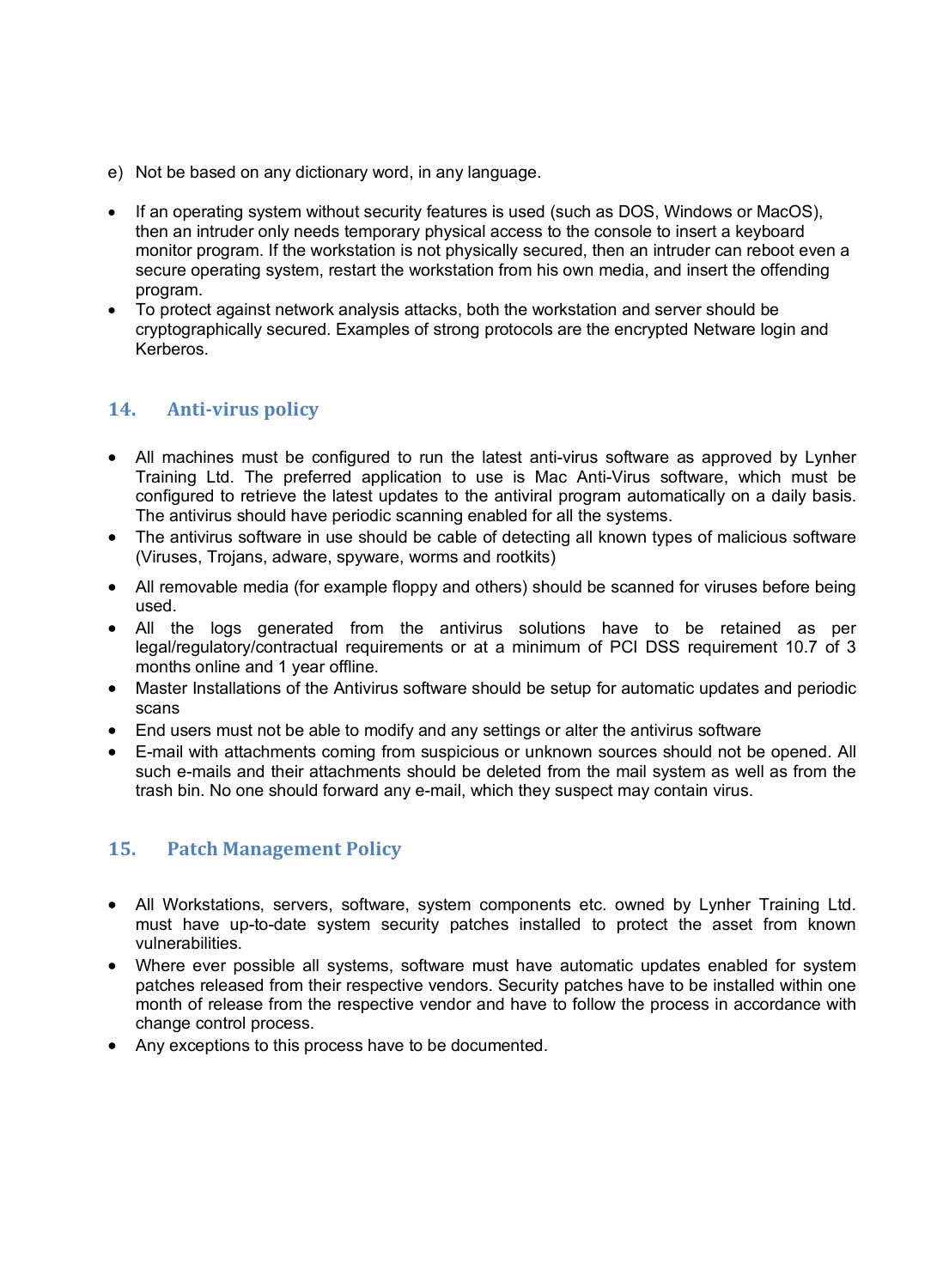## 16. **Remote Access policy**

- It is the responsibility of Lynher Training Ltd. employees, contractors, vendors and agents with remote access privileges to Lynher Training Ltd. corporate network to ensure that their remote access connection is given the same consideration as the user's on-site connection to Lynher Training Ltd.
- Secure remote access must be strictly controlled. Control will be enforced by two factor authentication via one-time password authentication or public/private keys with strong passphrases.
- Vendor accounts with access to Lynher Training Ltd. network will only be enabled during the time period the access is required and will be disabled or removed once access is no longer required.
- Remote access connection will be setup to be disconnected automatically after 30 minutes of inactivity
- All hosts that are connected to Lynher Training Ltd. internal networks via remote access technologies will be monitored on a regular basis.
- All remote access accounts used by vendors or 3rd parties will be reconciled at regular interviews and the accounts will be revoked if there is no further business justification.
- Vendor accounts with access to Lynher Training Ltd. network will only be enabled during the time period the access is required and will be disabled or removed once access is no longer required.

## **17. Vulnerability Management Policy**

- All the vulnerabilities would be assigned a risk ranking such as High, Medium and Low based on industry best practices such as CVSS base score.
- As part of the PCI-DSS Compliance requirements, Lynher Training Ltd. will run internal and external network vulnerability scans at least quarterly and after any significant change in the network (such as new system component installations, changes in network topology, firewall rule modifications, product upgrades).
- Quarterly internal vulnerability scans must be performed by Lynher Training Ltd. by internal staff or a 3rd party vendor and the scan process has to include that rescans will be done until passing results are obtained, or all High vulnerabilities as defined in PCI DSS Requirement 6.2 are resolved.
- Quarterly external vulnerability scans must be performed by an Approved Scanning Vendor (ASV) qualified by PCI SSC. Scans conducted after network changes may be performed by the Company's internal staff. The scan process should include re-scans until passing results are obtained.

## **18. Configuration standards:**

• Information systems that process transmit, or store card holder data must be configured in accordance with the applicable standard for that class of device or system. Standards must be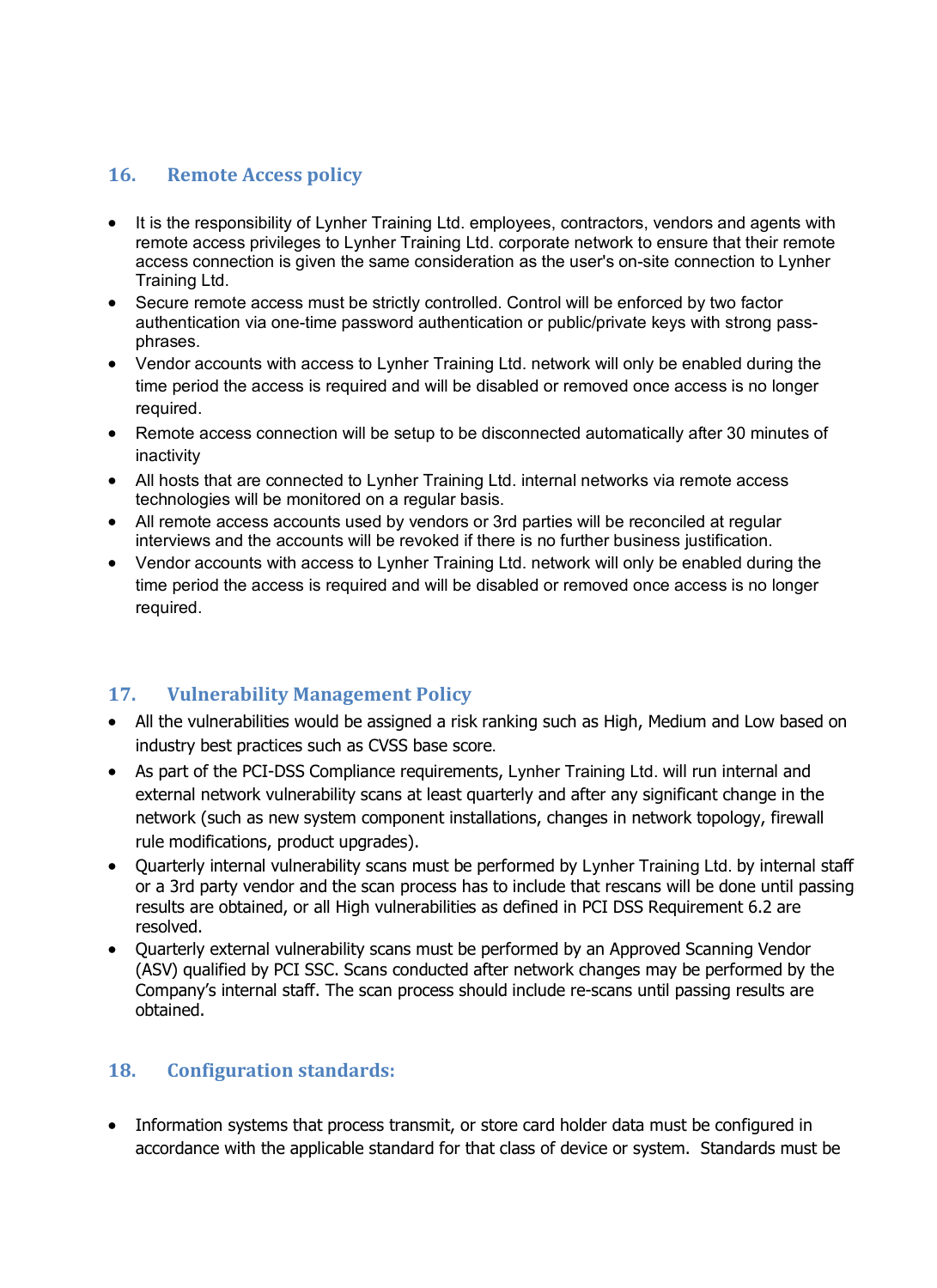written and maintained by the team responsible for the management of the system in conjunction with the Information Security Office.

- All network device configurations must adhere to Lynher Training Ltd. required standards before being placed on the network as specified in Lynher Training Ltd. configuration guide. Using this guide, a boilerplate configuration has been created that will be applied to all network devices before being placed on the network.
- Before being deployed into production, a system must be certified to meet the applicable configuration standard
- Updates to network device operating system and/or configuration settings that fall under the Company standards are announced by the Information security Office. Updates must be applied within the time frame identified by the Information security Office.
- Administrators of network devices that do not adhere to Lynher Training Ltd. standards (as identified via a previous exception) must document and follow a review process of announced vendor updates to operating system and/or configuration settings. This process must include a review schedule, risk analysis method and update method.
- All network device configurations must be checked annually against the configuration boilerplate to ensure the configuration continues to meet required standards.
- Where possible, network configuration management software will be used to automate the process of confirming adherence to the boilerplate configuration.
- For other devices an audit will be performed quarterly to compare the boilerplate configuration to the configuration currently in place.
- All discrepancies will be evaluated and remediated by Network Administration.

## **19. Change control Process**

- Changes to information resources shall be managed and executed according to a formal change control process. The control process will ensure that changes proposed are reviewed, authorised, tested, implemented, and released in a controlled manner; and that the status of each proposed change is monitored.
- The change control process shall be formally defined and documented. A change control process shall be in place to control changes to all critical company information resources (such as hardware, software, system documentation and operating procedures). This documented process shall include management responsibilities and procedures. Wherever practicable, operational and application change control procedures should be integrated.
- All change requests shall be logged whether approved or rejected on a standardised and central system. The approval of all change requests and the results thereof shall be documented. A documented audit trail, maintained at a Business Unit Level, containing relevant information shall be maintained at all times. This should include change request documentation, change authorisation and the outcome of the change. No single person should be able to effect changes to production information systems without the approval of other authorised personnel.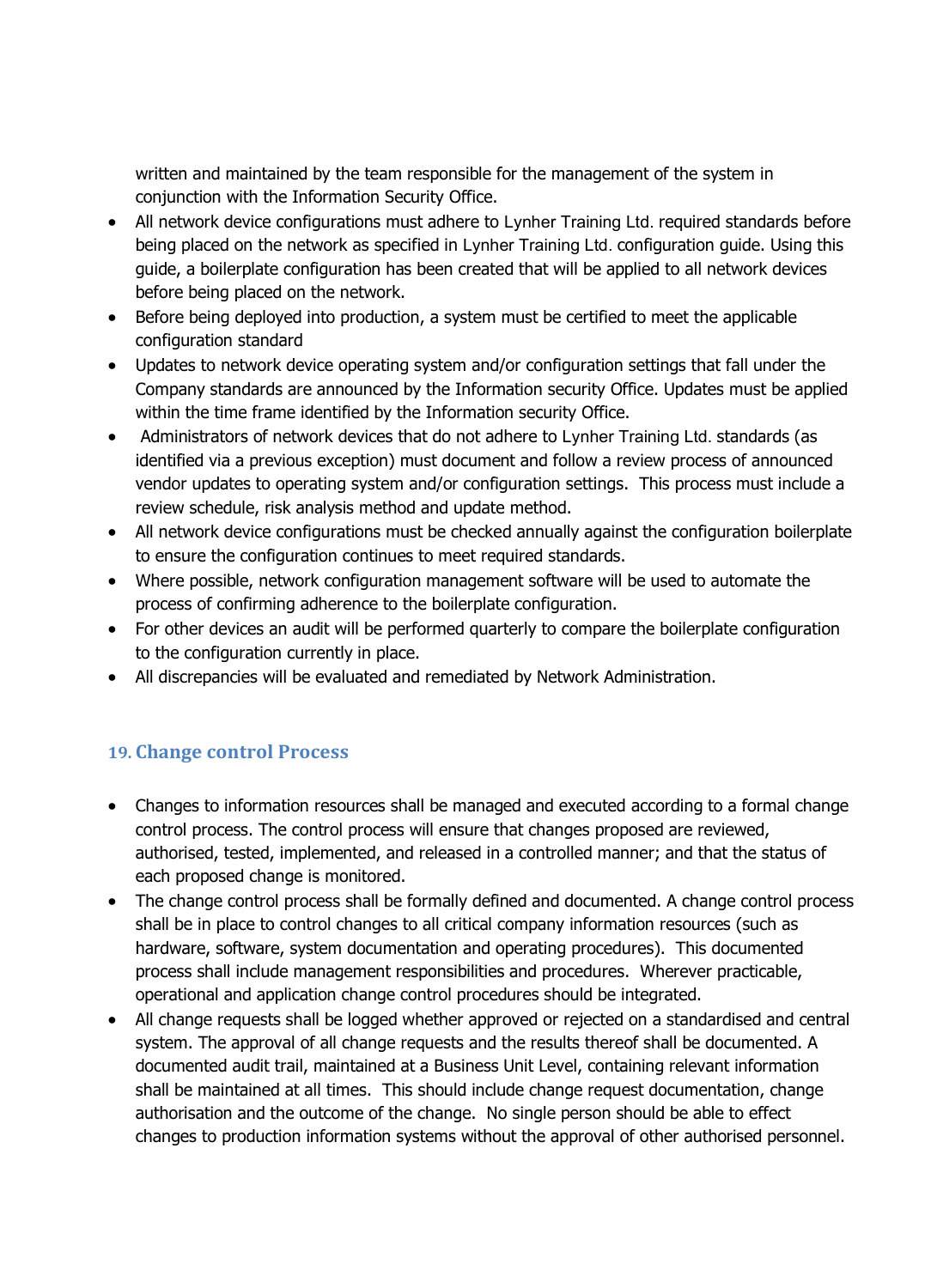- A risk assessment shall be performed for all changes and dependant on the outcome, an impact assessment should be performed.
- The impact assessment shall include the potential effect on other information resources and potential cost implications. The impact assessment should, where applicable consider compliance with legislative requirements and standards.
- All change requests shall be prioritised in terms of benefits, urgency, effort required and potential impact on operations.
- Changes shall be tested in an isolated, controlled, and representative environment (where such an environment is feasible) prior to implementation to minimise the effect on the relevant business process, to assess its impact on operations and security and to verify that only intended and approved changes were made. (For more information see System Development Life Cycle [citation here]).
- Any software change and/or update shall be controlled with version control. Older versions shall be retained in accordance with corporate retention and storage management policies. (For more information see System Development Life Cycle [citation here])
- All changes shall be approved prior to implementation. Approval of changes shall be based on formal acceptance criteria i.e. the change request was done by an authorised user, the impact assessment was performed and proposed changes were tested.
- All users, significantly affected by a change, shall be notified of the change. The user representative shall sign-off on the change. Users shall be required to make submissions and comment prior to the acceptance of the change.
- Implementation will only be undertaken after appropriate testing and approval by stakeholders. All major changes shall be treated as new system implementation and shall be established as a project. Major changes will be classified according to effort required to develop and implement said changes. (For more information see System Development Life Cycle [citation here])
- Procedures for aborting and recovering from unsuccessful changes shall be documented. Should the outcome of a change be different to the expected result (as identified in the testing of the change), procedures and responsibilities shall be noted for the recovery and continuity of the affected areas. Fall back procedures will be in place to ensure systems can revert back to what they were prior to implementation of changes.
- Information resources documentation shall be updated on the completion of each change and old documentation shall be archived or disposed of as per the documentation and data retention policies.
- Specific procedures to ensure the proper control, authorisation, and documentation of emergency changes shall be in place. Specific parameters will be defined as a standard for classifying changes as Emergency changes.
- All changes will be monitored once they have been rolled-out to the production environment. Deviations from design specifications and test results will be documented and escalated to the solution owner for ratification.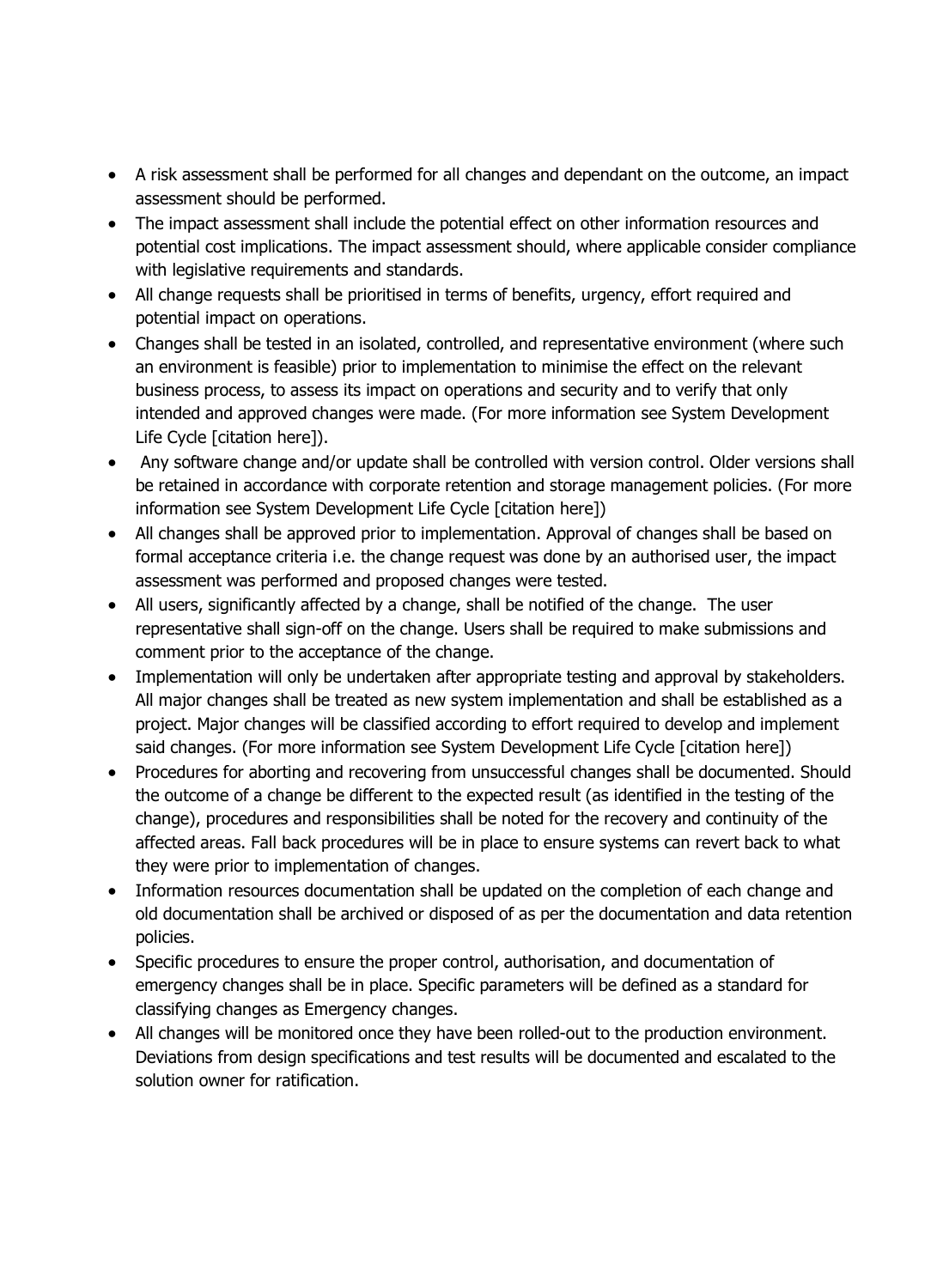## **20.** Audit and Log review

- This procedure covers all logs generated for systems within the cardholder data environment, based on the flow of cardholder data over Lynher Training Ltd. network, including the following components:
	- Operating System Logs (Event Logs and su logs).
	- Database Audit Logs.
	- Firewalls & Network Switch Logs.
	- IDS Logs.
	- Antivirus Logs.
	- Ccty Video recordings.
	- File integrity monitoring system logs.
- Audit Logs must be maintained for a minimum of 3 months online (available for immediate analysis) and 12 months offline.
- Review of logs is to be carried out by means of Lynher Training Ltd. network monitoring system (the Company to define hostname), which is controlled from Lynher Training Ltd. console (the Company to define hostname). The console is installed on the server (the Company to define hostname / IP address), located within Lynher Training Ltd. data centre environment.
- The following personnel are the only people permitted to access log files (the Company to define which individuals have a job-related need to view audit trails and access log files).
- The network monitoring system software (the Company to define) is configured to alert Lynher Training Ltd. to any conditions deemed to be potentially suspicious, for further investigation. Alerts are configured to:
- A dashboard browser-based interface, monitored by the Company.
- Email / SMS alerts to Lynher Training Ltd. mailbox with a summary of the incident. The Company Director also receives details of email alerts for informational purposes.
- The following Operating System Events are configured for logging, and are monitored by the console (Lynher Training Ltd. to define hostname):
	- a) Any additions, modifications or deletions of user accounts.
	- b) Any failed or unauthorised attempt at user logon.
	- c) Any modification to system files.
	- d) Any access to the server, or application running on the server, including files that hold cardholder data.
	- e) Actions taken by any individual with root or administrative privileges.
	- f) Any user access to audit trails.
	- g) Any creation / deletion of system-level objects installed by Windows. (Almost all system-level objects run with administrator privileges, and some can be abused to gain administrator access to a system.)
- The following Database System Events are configured for logging, and are monitored by the network monitoring system (Lynher Training Ltd. to define software and hostname):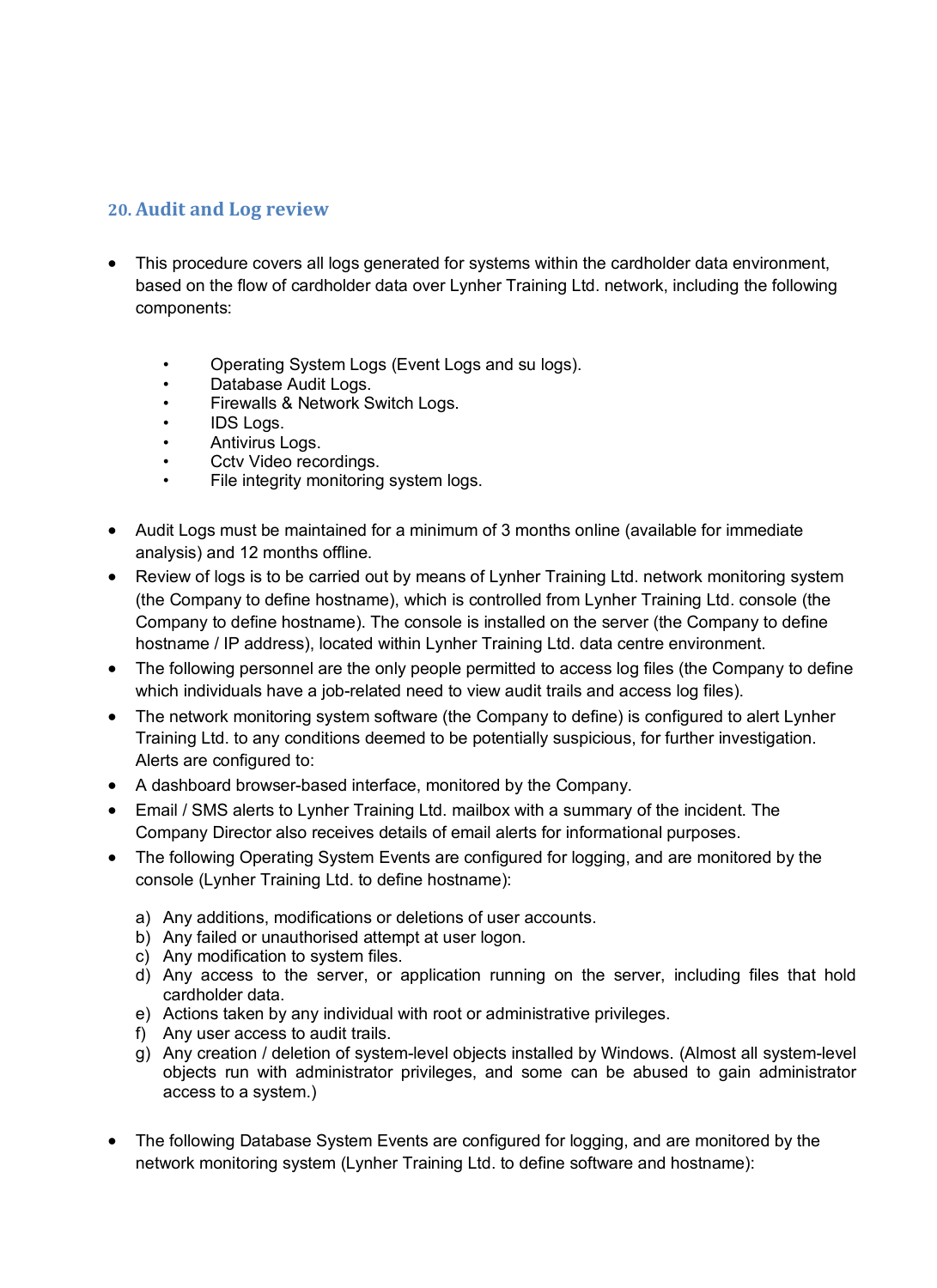- a) Any failed user access attempts to log in to the Oracle database.
- b) Any login that has been added or removed as a database user to a database.
- c) Any login that has been added or removed from a role.
- d) Any database role that has been added or removed from a database.
- e) Any password that has been changed for an application role.
- f) Any database that has been created, altered, or dropped.
- g) Any database object, such as a schema, that has been connected to.
- h) Actions taken by any individual with DBA privileges.
- The following Firewall Events are configured for logging, and are monitored by the network monitoring system (the Company to define software and hostname):
	- a) ACL violations.
	- b) Invalid user authentication attempts.
	- c) Logon and actions taken by any individual using privileged accounts.
	- d) Configuration changes made to the firewall (e.g. policies disabled, added, deleted, or modified).
- The following Switch Events are to be configured for logging and monitored by the network monitoring system (the Company to define software and hostname):
	- a) Invalid user authentication attempts.
	- b) Logon and actions taken by any individual using privileged accounts.
	- c) Configuration changes made to the switch (e.g. configuration disabled, added, deleted, or modified).
- The following Intrusion Detection Events are to be configured for logging, and are monitored by the network monitoring system (the Company to define software and hostname):
	- a) Any vulnerability listed in the Common Vulnerability Entry (CVE) database.
	- b) Any generic attack(s) not listed in CVE.
	- c) Any known denial of service attack(s).
	- d) Any traffic patterns that indicated pre-attack reconnaissance occurred.
	- e) Any attempts to exploit security-related configuration errors.
	- f) Any authentication failure(s) that might indicate an attack.
	- g) Any traffic to or from a back-door program.
	- h) Any traffic typical of known stealth attacks.
- The following File Integrity Events are to be configured for logging and monitored by (the Company to define software and hostname):
	- a) Any modification to system files.
	- b) Actions taken by any individual with Administrative privileges.
	- c) Any user access to audit trails.
	- d) Any Creation / Deletion of system-level objects installed by Windows. (Almost all systemlevel objects run with administrator privileges, and some can be abused to gain administrator access to a system.)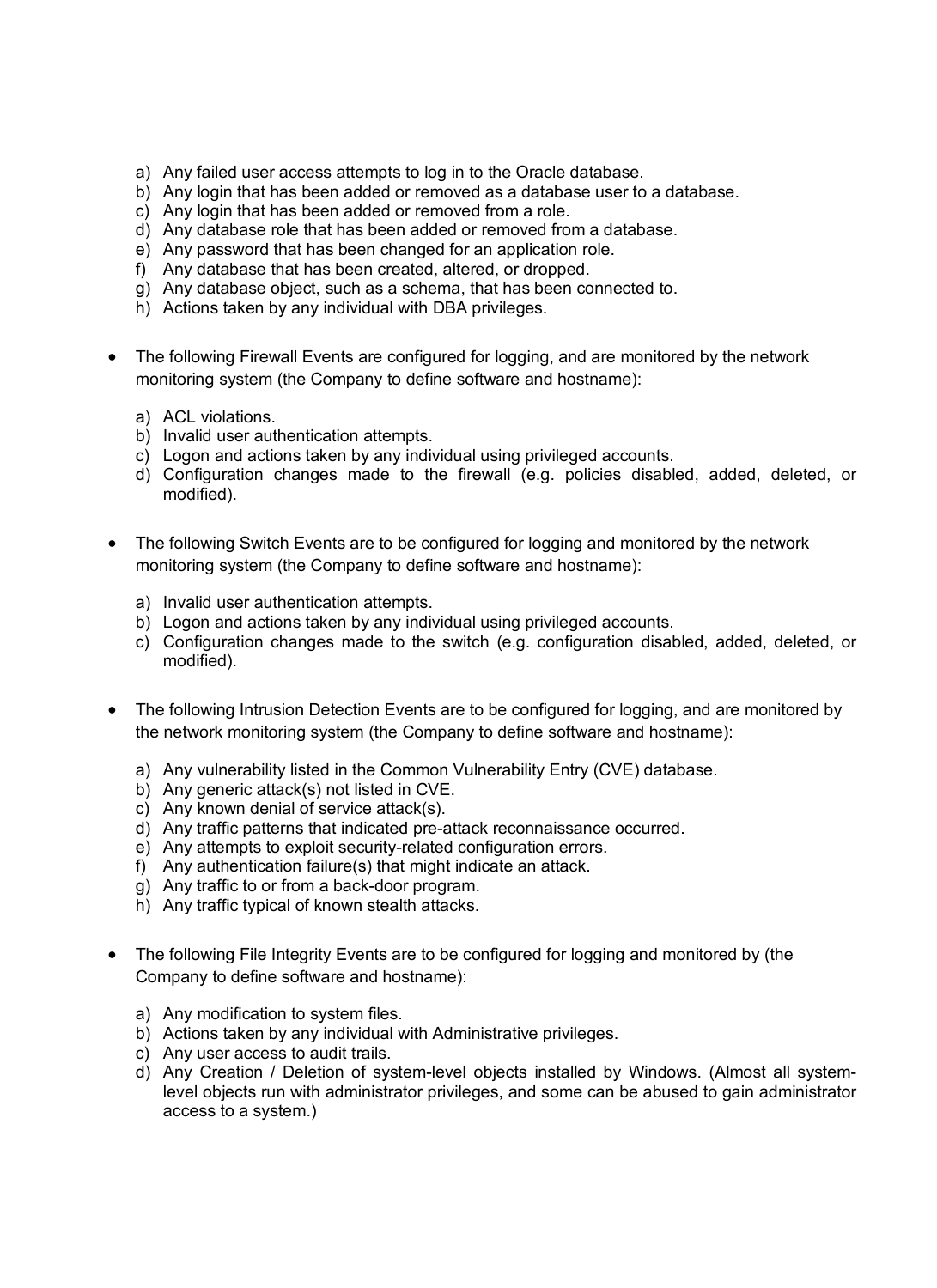- For any suspicious event confirmed, the following must be recorded on F17 Log Review Form, and Lynher Training Ltd. informed:
	- a) User Identification.
	- b) Event Type.
	- c) Date & Time.
	- d) Success or Failure indication.
	- e) Event Origination (e.g. IP address).
	- f) Reference to the data, system component or resource affected.

## **21. Secure Application development**

- The Secure Application development policy is a plan of action to guide developers' decisions and actions during the software development lifecycle (SDLC) to ensure software security. This policy aims to be language and platform independent so that it is applicable across all software development projects.
- The adherence to and use of Secure Application Development Coding Policy is a requirement for all software development on Lynher Training Ltd. information technology systems and trusted contractor sites processing the Company data.
- Each phase of the SDLC is mapped with security activities, as explained below:
	- a) Design
	- Identify Design Requirements from security perspective
	- **EXECUTE Architecture & Design Reviews**
	- **•** Threat Modelling

#### b) Coding

- Coding Best Practices
- Perform Static Analysis

#### c) Testing

- § Vulnerability Assessment
- § Fuzzing

#### d) Deployment

- **Server Configuration Review**
- **Network Configuration Review**
- Development of code shall be checked and validated with the most current versions of Lynher Training Ltd. Coding Standards for Secure Application Development. All code developers shall verify that their code is in compliance with the most recent and approved coding standards and guidelines.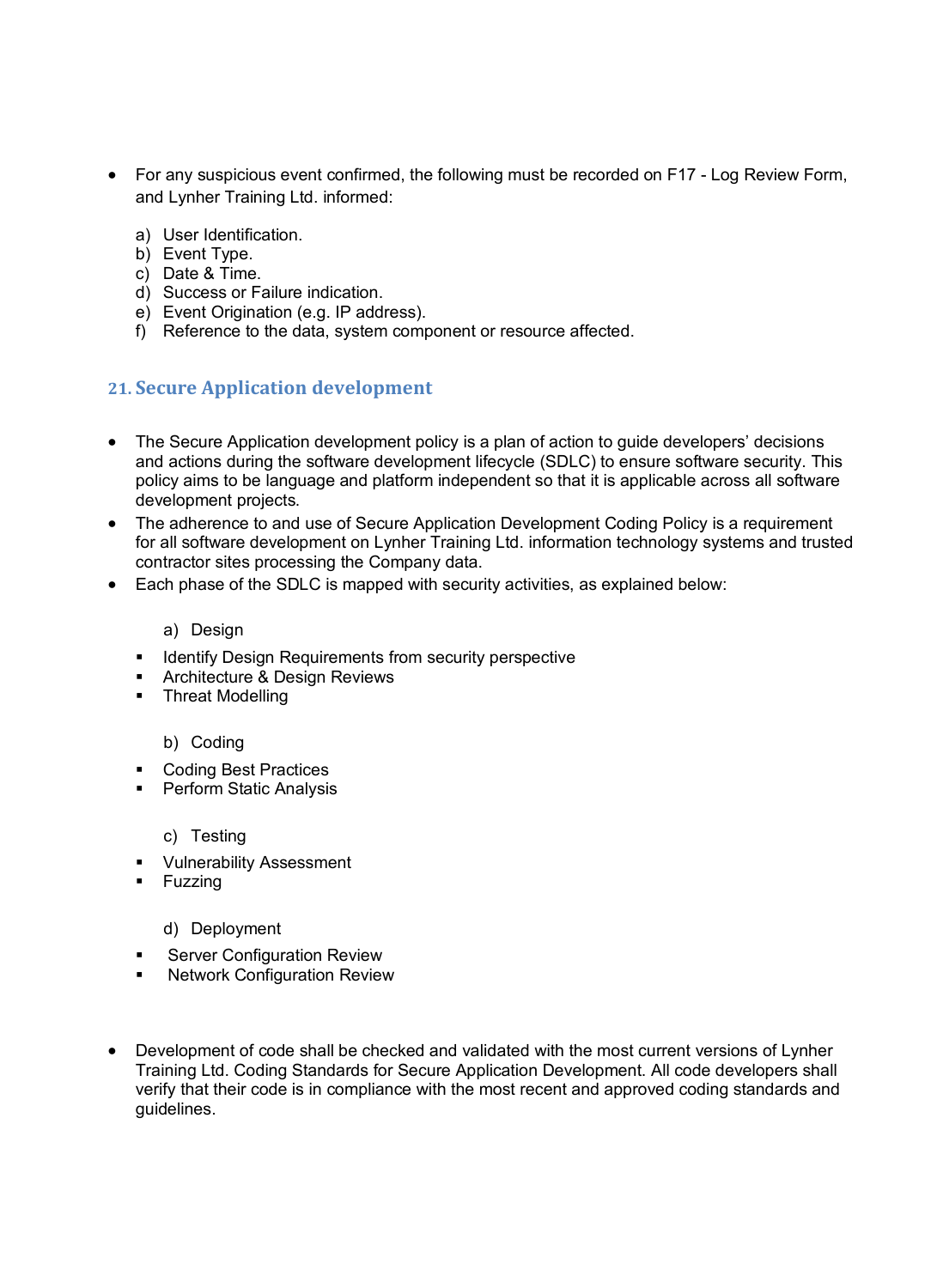• Only validated code shall be implemented into Lynher Training Ltd. production environment. A review and validation ensures that code exhibits fundamental security properties to include correctness, predictability, and attack tolerance.

Application Code Developers shall:

- Ensure code meets the level of confidence that software is free from exploitable code vulnerabilities, regardless of whether they are already designed into the software or inserted later in its life cycle.
- Ensure code provides predictable execution or justifiable confidence and that the software, when executed, will provide security functionality as intended.
- Coding techniques must address injection flaws particularly SQL injection,buffer overflow vulnerabilities, cross site scripting vulnerabilities, improper access control (insecure direct object reference, failure to restrict URL access, directory traversal etc.,), cross site request forgery (CSRF), broken authentication and session managment
- Never trust incoming data to the system, apply checks to this data.
- Never rely on the client to store sensitive data no matter how trivial.
- Disable Error messages that return any information to the user.
- Use object inheritance, encapsulation, and polymorphism wherever possible.
- Use environment variables prudently and always check boundaries and buffers.
- Applications must validate input to ensure it is well-formed and meaningful.

## **22. Penetration testing methodology**

• In this section should be listed the risks inherent in conducting penetration testing over the information systems of Lynher Training Ltd. Additionally, it should be noted for each mitigation measures that will be taken. Examples might be:

#### Example 1#

Risk: Denial of Service in systems or network devices because of the network scans.

 Mitigation measure 1: network scans must be performed in a controlled manner. The start and end of the scan must be notified to responsible personnel to allow monitoring during testing. For any sign of trouble will abort the scan in progress.

 Mitigation measure 2: scanning tools must be configured to guarantee that the volume of sent packets or sessions established per minute does not cause a problem for network elements. In this sense, we must perform the first scans in a very controlled way and a use minimum configuration that may be expanded when is evident that the configuration is not dangerous for network devices or servers in the organization.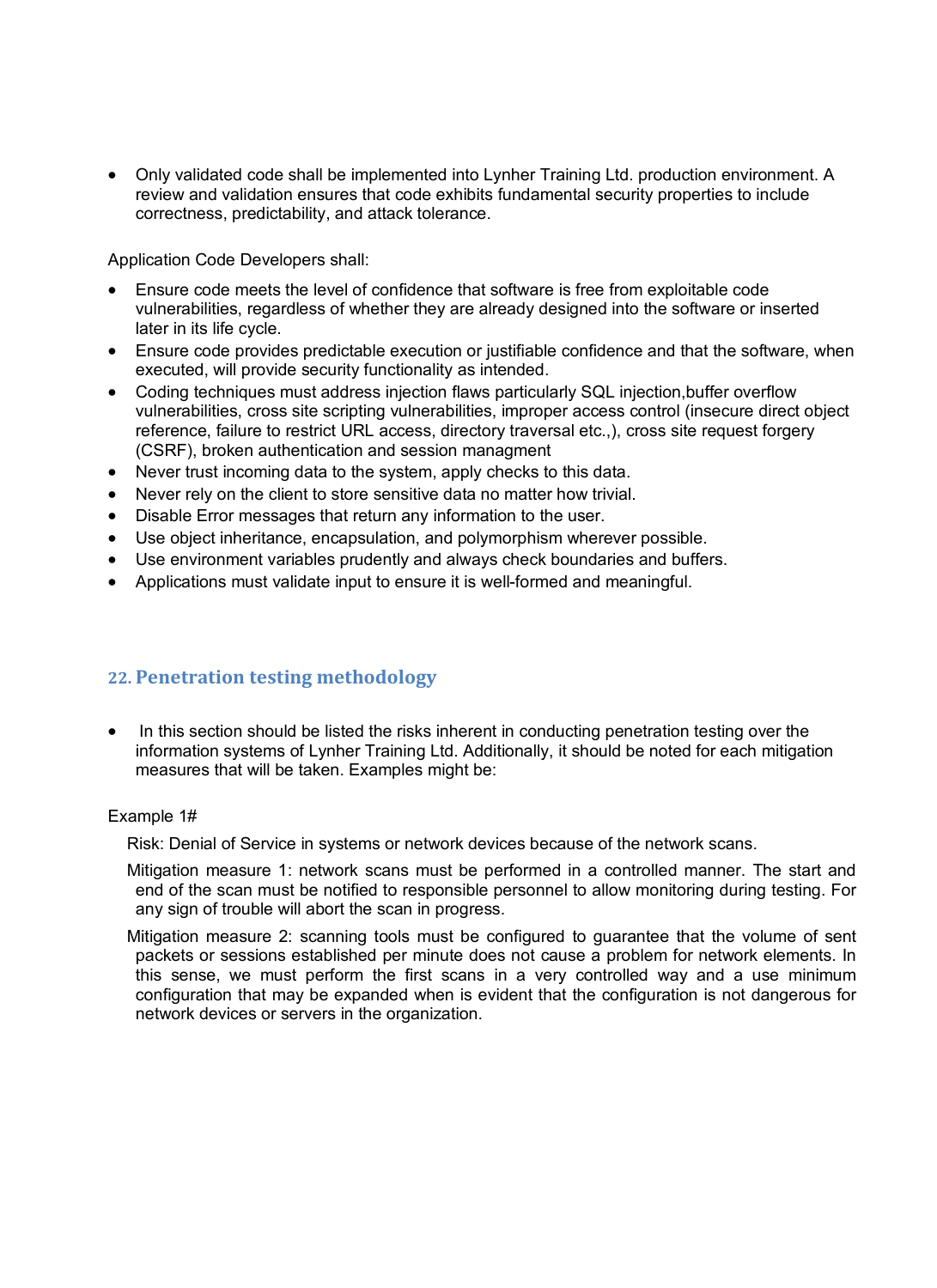• Key staff involved in the project by the organization will be listed:

 Technical Project Manager: Chief Information Security Officer: Chief Information Officer: Head of Communications: Responsible for web site Lynher.com:

- External intrusion tests will be performed remotely from the supplier's premises .Internal intrusion tests will be conducted in the office Lynher Training Ltd. of the Organization. Audit team must to have access to the Organization's network. It must manage access permissions to the building early enough to ensure that the audit team can access without problems during planning period.
- All the tests will be conducted from the equipment owned by the audit team so no equipment for the execution of the tests is required. The only requirement in this regard will be to have an active network connection for each member of the audit team. Those connections must provide access to the target network segment in every case.
- If an incident occurs during the execution of the tests that have an impact on the systems or services of the organization, the incident should be brought immediately to the attention of those responsible for incident management in the project
- It should be noted that in order to comply with PCI DSS the scope of the test should include, at least the following:
	- All systems and applications that are part of the perimeter of the cardholder data environment card (CDE).

#### Example:

a) Systems included in the scope System 1: IP: System: System Description System 2: IP: System: System Description Wifi network Lynher Training Ltd.

................

b) Applications included in the scope Application 1: URL: Description of the application

...................

c) Systems excluded from the scope

System 5: IP: System: System Description

System 6: IP: System: System Description

....................

d) Applications excluded from the scope

Application 3: URL: Description of the application

.....................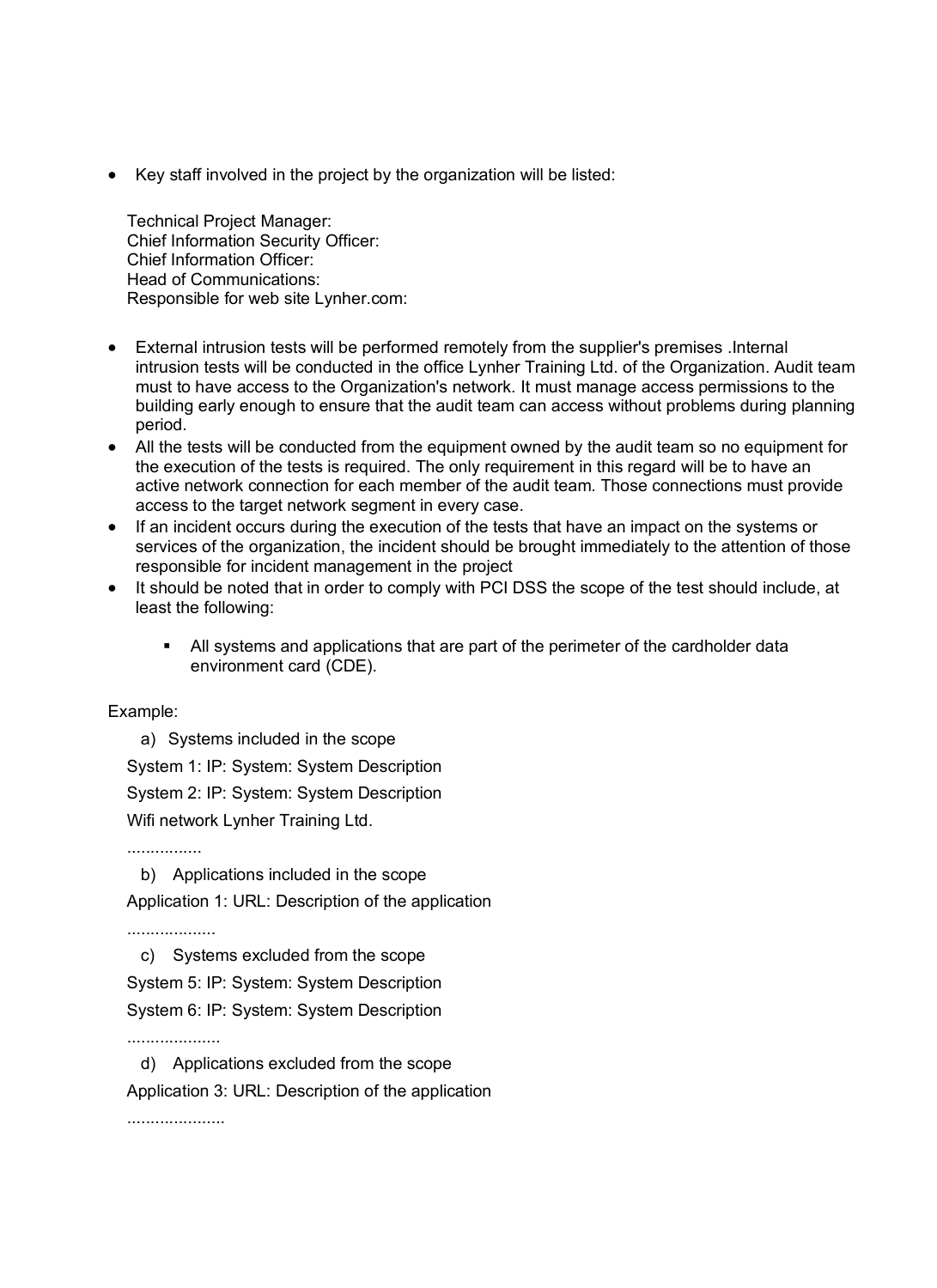- § Technical tests must follow the OSSTMM methodology. Tests must be conducted at network, system and application level and must ensure that at least identifies any vulnerabilities documented by OWASP and SANS, as well as those identified in the PCI DSS standard v3:
- 1. Injections: Code, SQL, OS commands, LDAP , XPath , etc.
- 2. Buffer overflows.
- 3. Insecure storage of cryptographic keys
- 4. Insecure Communications
- 5. Improper error handling
- 6. Cross -site scripting (XSS)
- 7. Control of inappropriate access.
- 8. Cross site request forgery (CSRF).
- 9. Broken authentication and incorrectly session management.
- 10. Any other vulnerability considered High Risk by the organization.
- For all findings or vulnerabilities identified during the tests carried out will be generated and documented sufficient evidence to prove the existence of the same. The format of the evidence can be variable in each case, screen capture, raw output of security tools, photographs, paper documents, etc.
- As a result of tests performed should generate a document containing at least the following sections:

**Introduction**  Executive Summary Methodology Identified vulnerabilities Recommendations for correcting vulnerabilities **Conclusions** Evidence

## **23. Incident Response Plan**

'Security incident' means any incident (accidental, intentional or deliberate) relating to your communications or information processing systems. The attacker could be a malicious stranger, a competitor, or a disgruntled employee, and their intention might be to steal information or money, or just to damage your company.

The Incident response plan has to be tested once annually. Copies of this incident response plan is to be made available to all relevant staff members, and take steps to ensure that they understand it and what is expected of them.

Employees of the company will be expected to report to the security officer for any security related issues.

Lynher Training Ltd. PCI security incident response plan is as follows:

1. Each department must report an incident to the Information Security Officer (preferably) or to another member of the PCI Response Team.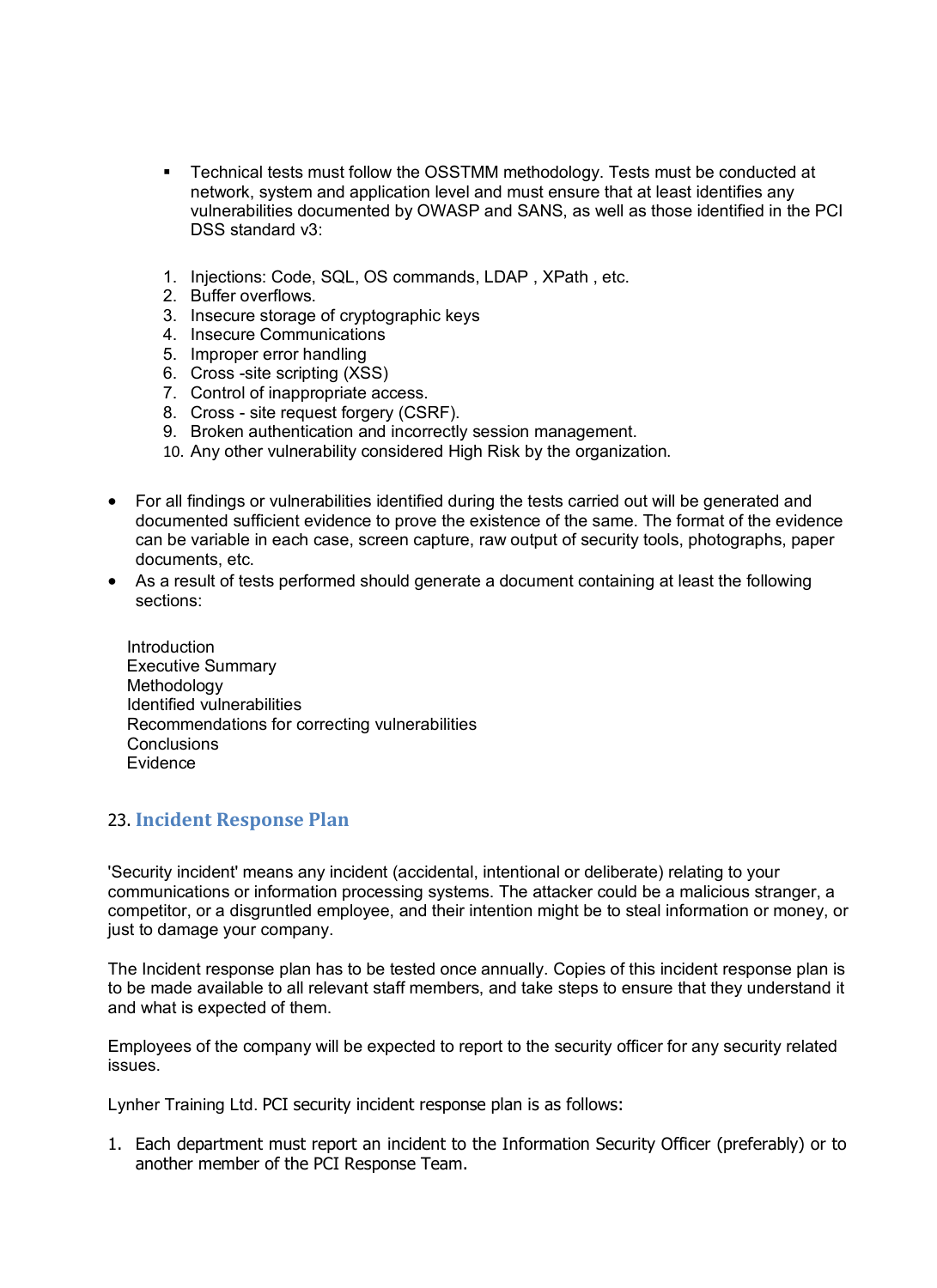- 2. That member of the team receiving the report will advise the PCI Response Team of the incident.
- 3. The PCI Response Team will investigate the incident and assist the potentially compromised department in limiting the exposure of cardholder data and in mitigating the risks associated with the incident.
- 4. The PCI Response Team will resolve the problem to the satisfaction of all parties involved, including reporting the incident and findings to the appropriate parties (credit card associations, credit card processors, etc.) as necessary.
- 5. The PCI Response Team will determine if policies and processes need to be updated to avoid a similar incident in the future, and whether additional safeguards are required in the environment where the incident occurred, or for the institution.
- 6. If an unauthorised wireless access point or devices is identified or detected as part of the quarterly test this is should be immediately escalated to the Security officer or someone with similar privileges who has the authority to stop, cease, shut down, and remove the offending device immediately.
- 7. A department that reasonably believes it may have an account breach, or a breach of cardholder information or of systems related to the PCI environment in general, must inform Lynher Training Ltd. PCI Incident Response Team. After being notified of a compromise, the PCI Response Team, along with other designated staff, will implement the PCI Incident Response Plan to assist and augment departments' response plans.

Lynher Training Ltd. PCI Security Incident Response Team: **(Update as applicable)**

CIO Communications Director Compliance Officer Counsel Information Security Officer Collections & Merchant Services Risk Manager

#### **Incident Response Notification**

Escalation Members

Escalation – First Level Information Security Officer **Controller** Executive Project Director for Credit Collections and Merchant Services Legal Counsel Risk Manager Directors of Lynher Training Ltd. Communications

Escalation – Second Level Lynher Training Ltd. Directors Internal Audit Auxiliary members as needed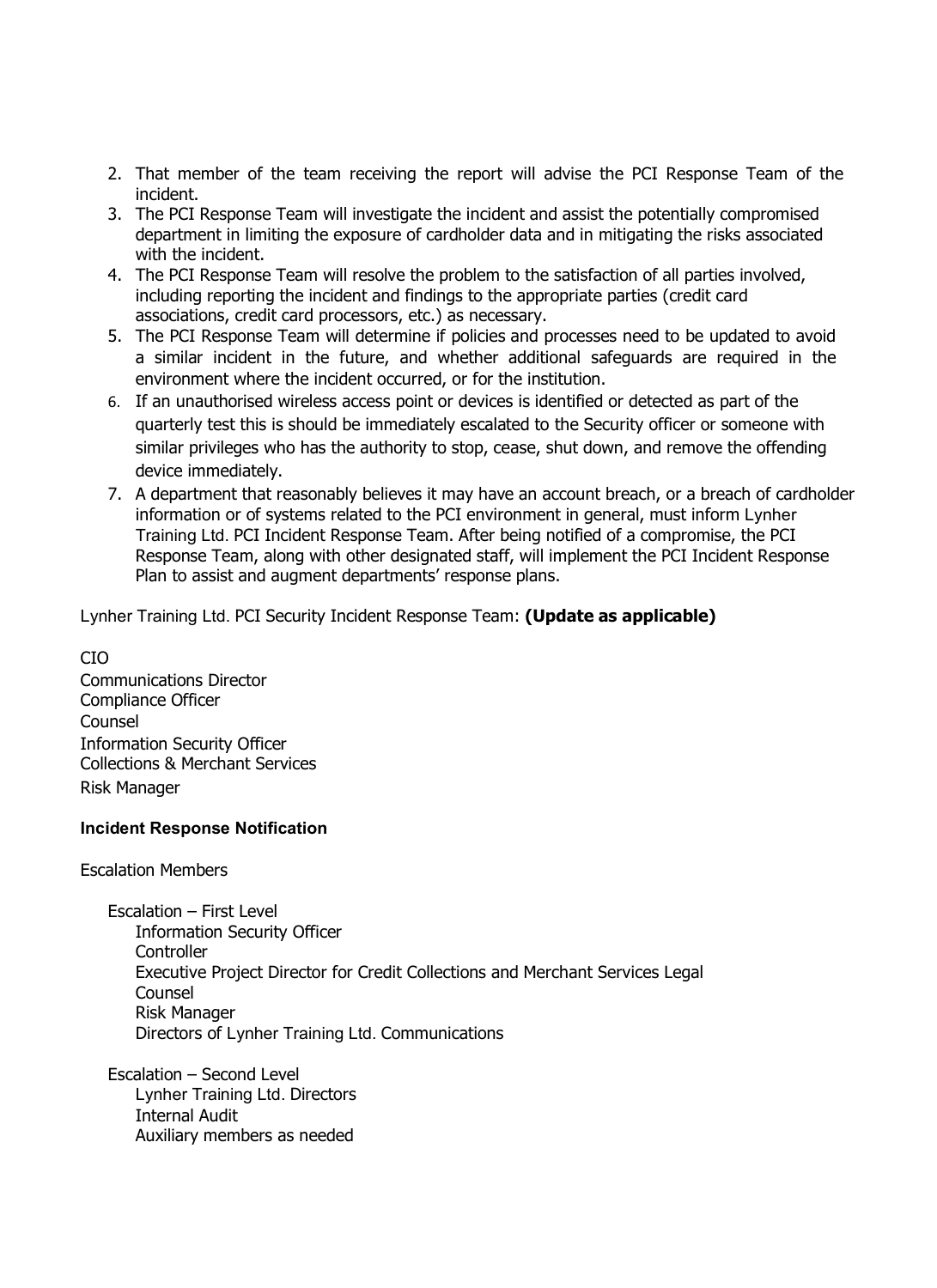External Contacts (as needed) Merchant Provider Card **Brands** Internet Service Provider (if applicable) Internet Service Provider of Intruder (if applicable) Communication Carriers (local and long distance) Business **Partners** Insurance Carrier External Response Team as applicable (CERT Coordination Center 1, etc) Law Enforcement Agencies as applicable inn local jurisdiction

In response to a systems compromise, the PCI Response Team and designees will:

- 1. Ensure compromised system/s is isolated on/from the network.
- 2. Gather, review and analyze the logs and related information from various central and local safeguards and security controls
- 3. Conduct appropriate forensic analysis of compromised system.
- 4. Contact internal and external departments and entities as appropriate.
- 5. Make forensic and log analysis available to appropriate law enforcement or card industry security personnel, as required.
- 6. Assist law enforcement and card industry security personnel in investigative processes, including in prosecutions.

The card companies have individually specific requirements the Response Team must address in reporting suspected or confirmed breaches of cardholder data.

Incident Response notifications to various card schemes

- 1. In the event of a suspected security breach, alert the information security officer or your line manager immediately.
- 2. The security officer will carry out an initial investigation of the suspected security breach.
- 3. Upon confirmation that a security breach has occurred, the security officer will alert management and begin informing all relevant parties that may be affected by the compromise.

#### **VISA Steps**

If the data security compromise involves credit card account numbers, implement the following procedure:

- Shut down any systems or processes involved in the breach to limit the extent, and prevent further exposure.
- Alert all affected parties and authorities such as the Merchant Bank (your Bank), Visa Fraud Control, and the law enforcement.
- Provide details of all compromised or potentially compromised card numbers to Visa Fraud Control within 24 hrs.
- For more Information visit: http://usa.visa.com/business/accepting\_visa/ops\_risk\_management/cisp\_if\_ compromised.html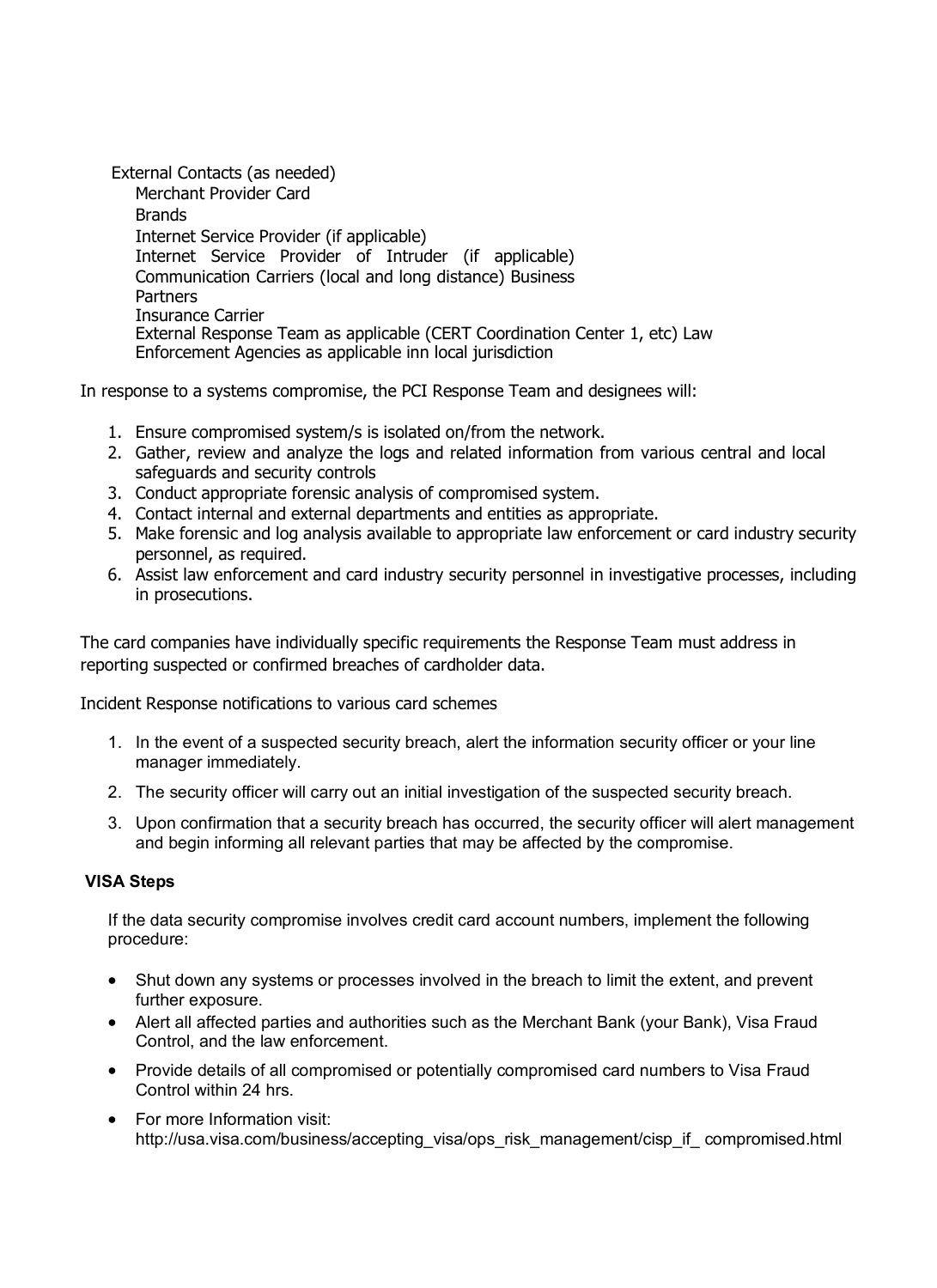## **Visa Incident Report Template**

- This report must be provided to VISA within 14 days after initial report of incident to VISA. The following report content and standards must be followed when completing the incident report. Incident report must be securely distributed to VISA and Merchant Bank. Visa will classify the report as "VISA Secret"\*.
- I. Executive Summary
	- a. Include overview of the incident
	- b. Include RISK Level (High, Medium, Low)
	- c. Determine if compromise has been contained
- II. Background
- III. Initial Analysis
- IV. Investigative Procedures
	- a. Include forensic tools used during investigation
- V. Findings
	- a. Number of accounts at risk, identify those stores and compromised
	- b. Type of account information at risk
	- c. Identify ALL systems analyzed. Include the following:
		- Domain Name System (DNS) names
		- Internet Protocol (IP) addresses
		- Operating System (OS) version
		- Function of system(s)
	- d. Identify ALL compromised systems. Include the following:
		- DNS names
		- IP addresses
		- OS version
		- Function of System(s)
	- e. Timeframe of compromise
	- f. Any data exported by intruder
	- g. Establish how and source of compromise
	- h. Check all potential database locations to ensure that no CVV2, Track 1 or Track 2 data is stored anywhere, whether encrypted or unencrypted (e.g., duplicate or backup tables or databases, databases used in development, stage or testing environments, data on software engineers' machines, etc.)
	- i. If applicable, review VisaNet endpoint security and determine risk
- VI. Compromised Entity Action
- VII. Recommendations

VIII. Contact(s) at entity and security assessor performing investigation

\*This classification applies to the most sensitive business information, which is intended for use within VISA. Its unauthorized disclosure could seriously and adversely impact VISA, its employees, member banks, business partners, and/or the Brand

## **MasterCard Steps:**

- 1. Within 24 hours of an account compromise event, notify the MasterCard Compromised Account Team via phone at 1-636-722-4100.
- 2. Provide a detailed written statement of fact about the account compromise (including the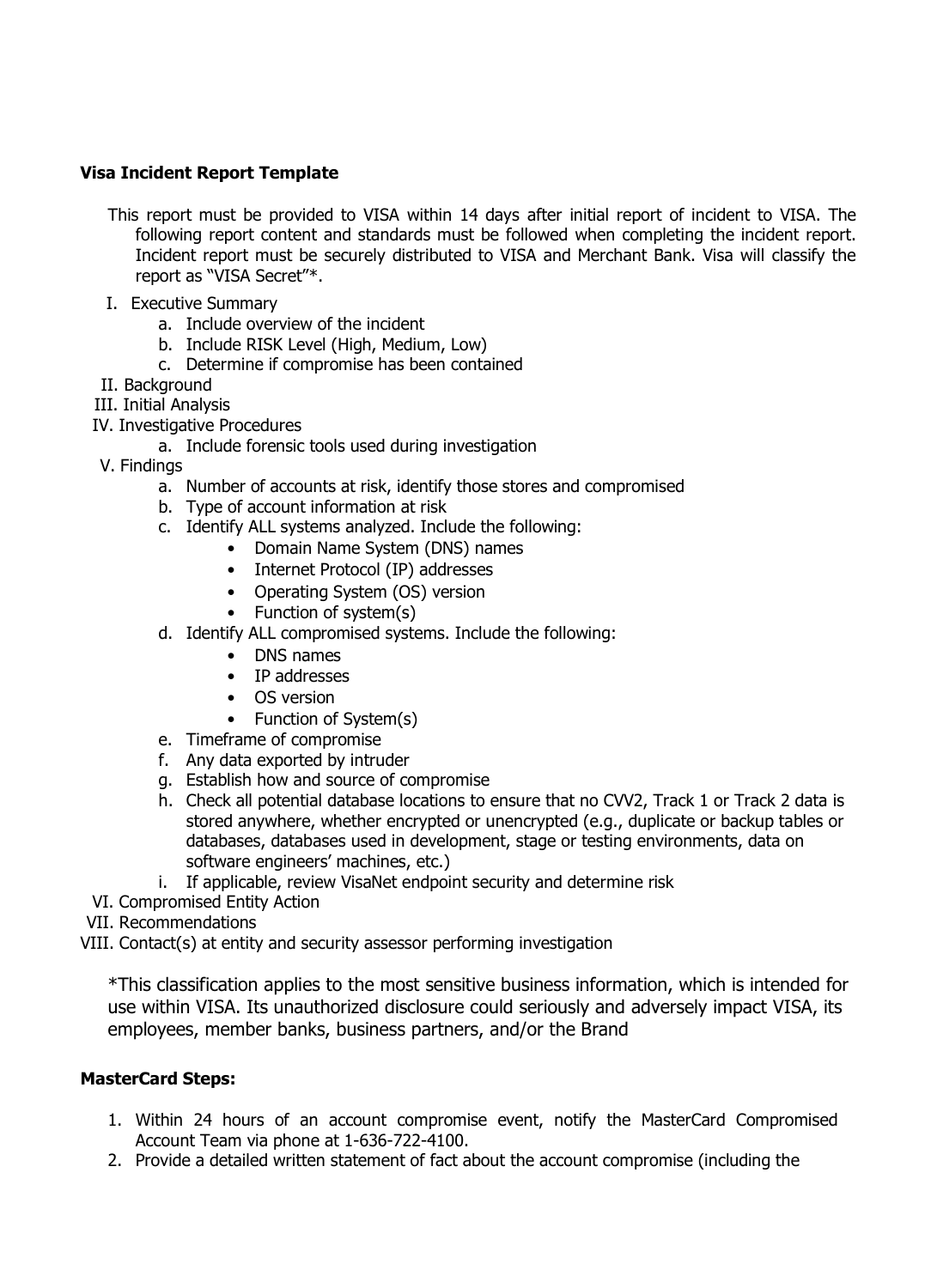contributing circumstances) via secured e-mail to compromised\_account\_team@mastercard.com.

- 3. Provide the MasterCard Merchant Fraud Control Department with a complete list of all known compromised account numbers.
- 4. Within 72 hours of knowledge of a suspected account compromise, engage the services of a data security firm acceptable to MasterCard to assess the vulnerability of the compromised data and related systems (such as a detailed forensics evaluation).
- 5. Provide weekly written status reports to MasterCard, addressing open questions and issues until the audit is complete to the satisfaction of MasterCard.
- 6. Promptly furnish updated lists of potential or known compromised account numbers, additional documentation, and other information that MasterCard may request.
- 7. Provide finding of all audits and investigations to the MasterCard Merchant Fraud Control department within the required time frame and continue to address any outstanding exposure or recommendation until resolved to the satisfaction of MasterCard.

Once MasterCard obtains the details of the account data compromise and the list of compromised account numbers, MasterCard will:

- 1. Identify the issuers of the accounts that were suspected to have been compromised and group all known accounts under the respective parent member IDs.
- 2. Distribute the account number data to its respective issuers.

Employees of the company will be expected to report to the security officer for any security related issues. The role of the security officer is to effectively communicate all security policies and procedures to employees within the company and contractors. In addition to this, the security officer will oversee the scheduling of security training sessions, monitor and enforce the security policies outlined in both this document and at the training sessions and finally, oversee the implantation of the incident response plan in the event of a sensitive data compromise.

## **Discover Card Steps**

- 1. Within 24 hours of an account compromise event, notify Discover Fraud Prevention
- 2. Prepare a detailed written statement of fact about the account compromise including the contributing circumstances
- 3. Prepare a list of all known compromised account numbers
- 4. Obtain additional specific requirements from Discover Card

## **American Express Steps**

- 1. Within 24 hours of an account compromise event, notify American Express Merchant Services
- 2. Prepare a detailed written statement of fact about the account compromise including the contributing circumstances
- 3. Prepare a list of all known compromised account numbers Obtain additional specific requirements from American Express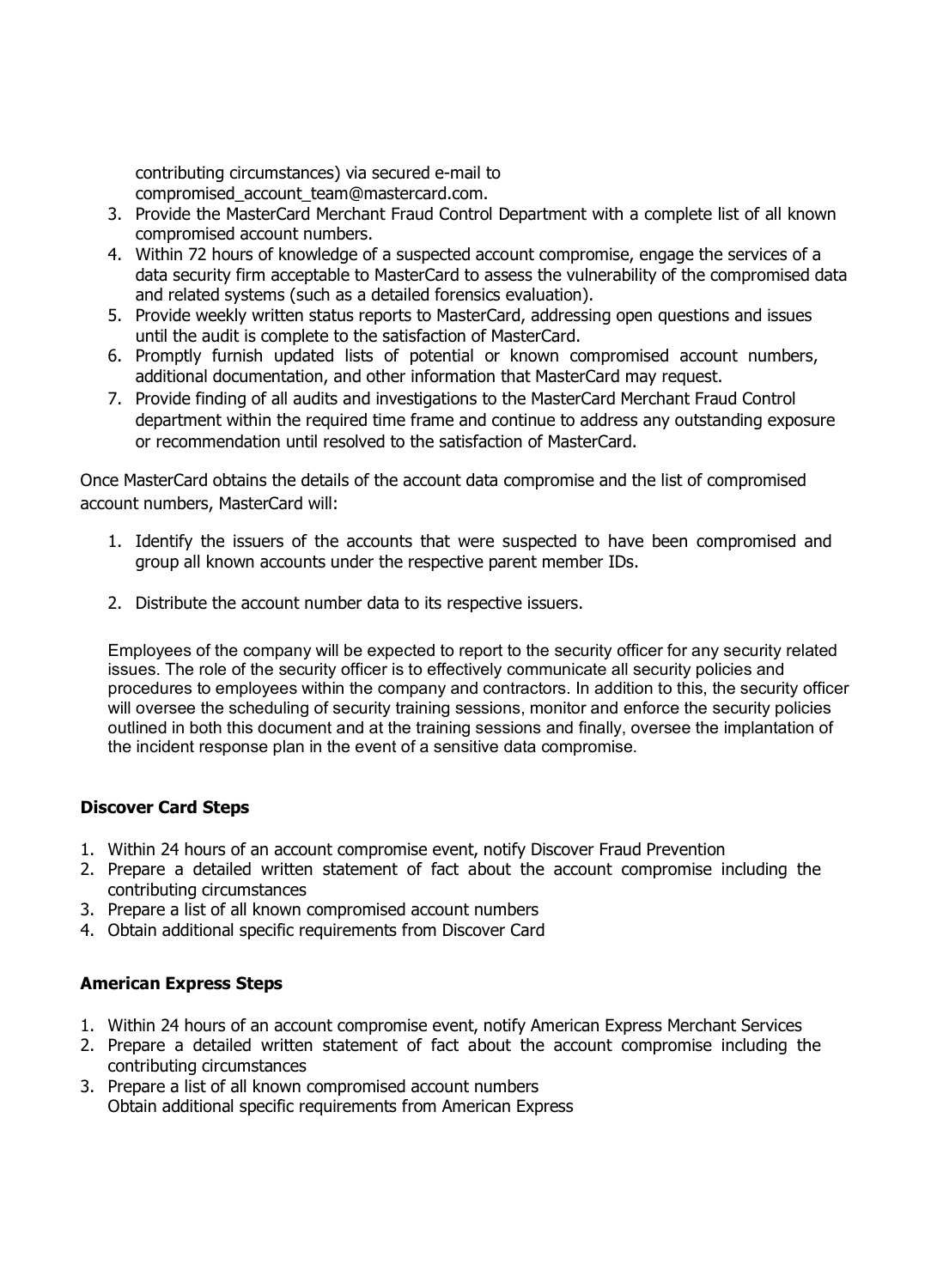## **24.** Roles and Responsibilities

- Chief Security Officer (or equivalent) is responsible for overseeing all aspects of information security, including but not limited to:
- Creating and distributing security policies and procedures.
- Monitoring and analysing security alerts and distributing information to appropriate information security and business unit management personnel.
- creating and distributing security incident response and escalation procedures that include:
- Maintaining a formal security awareness program for all employees that provide multiple methods of communicating awareness and educating employees (for example, posters, letters, meetings).
- The Information Technology Office (or equivalent) shall maintain daily administrative and technical operational security procedures that are consistent with the PCI-DSS (for example, user account maintenance procedures, and log review procedures).
- System and Application Administrators shall:
- monitor and analyse security alerts and information and distribute to appropriate personnel
- administer user accounts and manage authentication
- Monitor and control all access to data.
- Maintain a list of service providers.
- Ensure there is a process for engaging service providers including proper due diligence prior to engagement.
- Maintain a program to verify service providers' PCI-DSS compliant status, with supporting documentation.
- The Human Resources Office (or equivalent) is responsible for tracking employee participation in the security awareness program, including:
- Facilitating participation upon hire and at least annually.
- Ensuring that employees acknowledge in writing at least annually that they have read and understand the Company's information security policy.
- General Counsel (or equivalent) will ensure that for service providers with whom cardholder information is shared:
- Written contracts require adherence to PCI-DSS by the service provider.
- Written contracts include acknowledgement or responsibility for the security of cardholder data by the service provider.

## **25. Third party access to card holder data**

- All third-party companies providing critical services to Lynher Training Ltd. must provide an agreed Service Level Agreement.
- All third-party companies providing hosting facilities must comply with the Company's Physical Security and Access Control Policy.
- All third-party companies which have access to Card Holder information must:
	- 1. Adhere to the PCI DSS security requirements.
	- 2. Acknowledge their responsibility for securing the Card Holder data.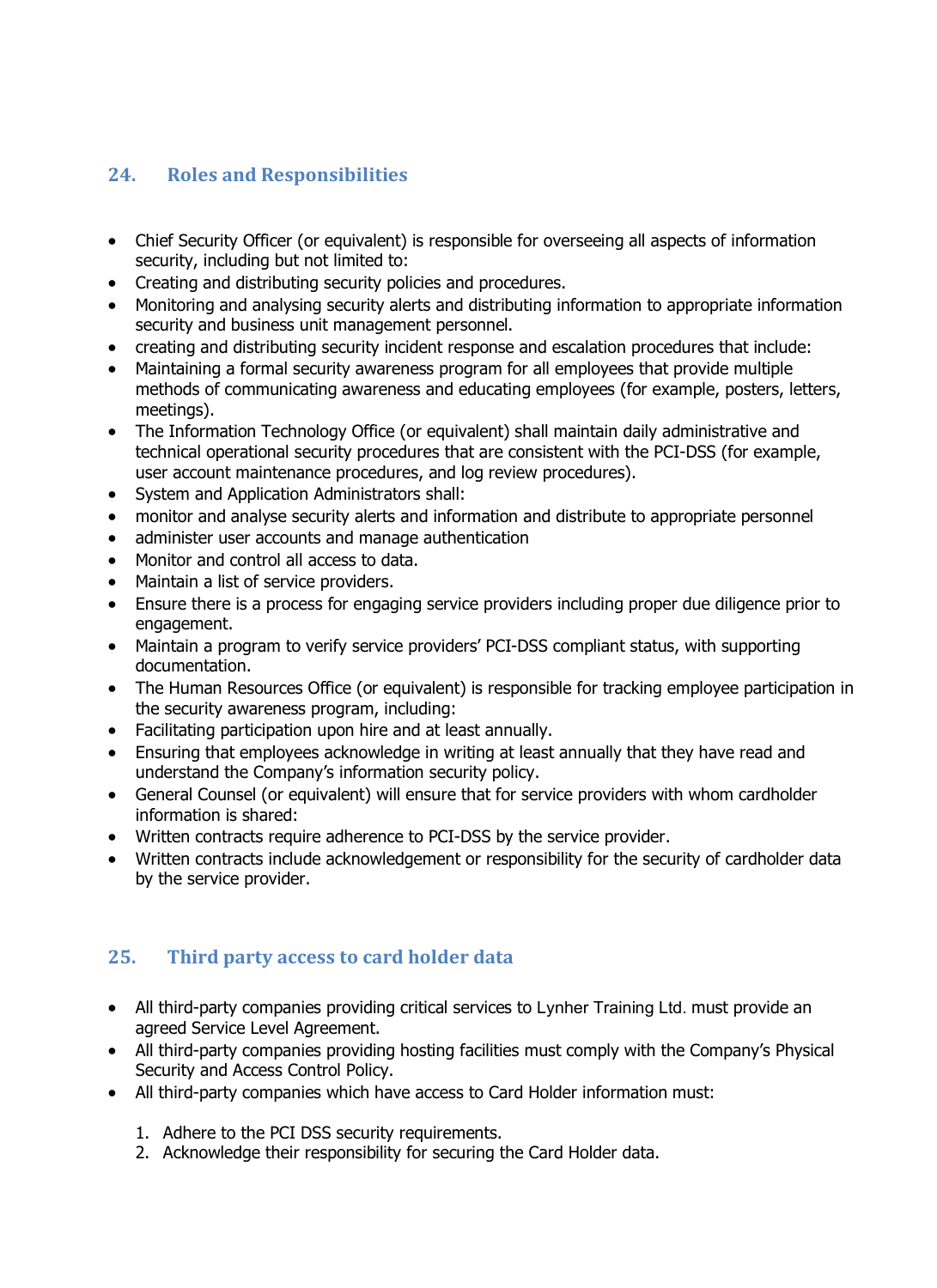- 3. Acknowledge that the Card Holder data must only be used for assisting the completion of a transaction, supporting a loyalty program, providing a fraud control service or for uses specifically required by law.
- 4. Have appropriate provisions for business continuity in the event of a major disruption, disaster or failure.
- 5. Provide full cooperation and access to conduct a thorough security review after a security intrusion to a Payment Card industry representative, or a Payment Card industry approved third party.

## **26. User Access Management**

- Access to Lynher Training Ltd. is controlled through a formal user registration process beginning with a formal notification from HR or from a line manager.
- Each user is identified by a unique user ID so that users can be linked to and made responsible for their actions. The use of group IDs is only permitted where they are suitable for the work carried out.
- There is a standard level of access; other services can be accessed when specifically authorized by HR/line management.
- The job function of the user decides the level of access the employee has to cardholder data
- A request for service must be made in writing (email or hard copy) by the newcomer's line manager or by HR. The request is free format, but must state:

Name of person making request: Job title of the newcomers and workgroup: Start date: Services required (default services are: MS Outlook, MS Office and Internet access):

- Each user will be given a copy of their new user form to provide a written statement of their access rights, signed by an IT representative after their induction procedure. The user signs the form indicating that they understand the conditions of access.
- Access to all Lynher Training Ltd. systems is provided by IT and can only be started after proper procedures are completed.
- As soon as an individual leaves the Company employment, all his/her system logons must be immediately revoked.
- As part of the employee termination process HR (or line managers in the case of contractors) will inform IT operations of all leavers and their date of leaving.

## **27. Access Control Policy**

- Access Control systems are in place to protect the interests of all users of Lynher Training Ltd. computer systems by providing a safe, secure and readily accessible environment in which to work.
- Lynher Training Ltd. will provide all employees and other users with the information they need to carry out their responsibilities in as effective and efficient manner as possible.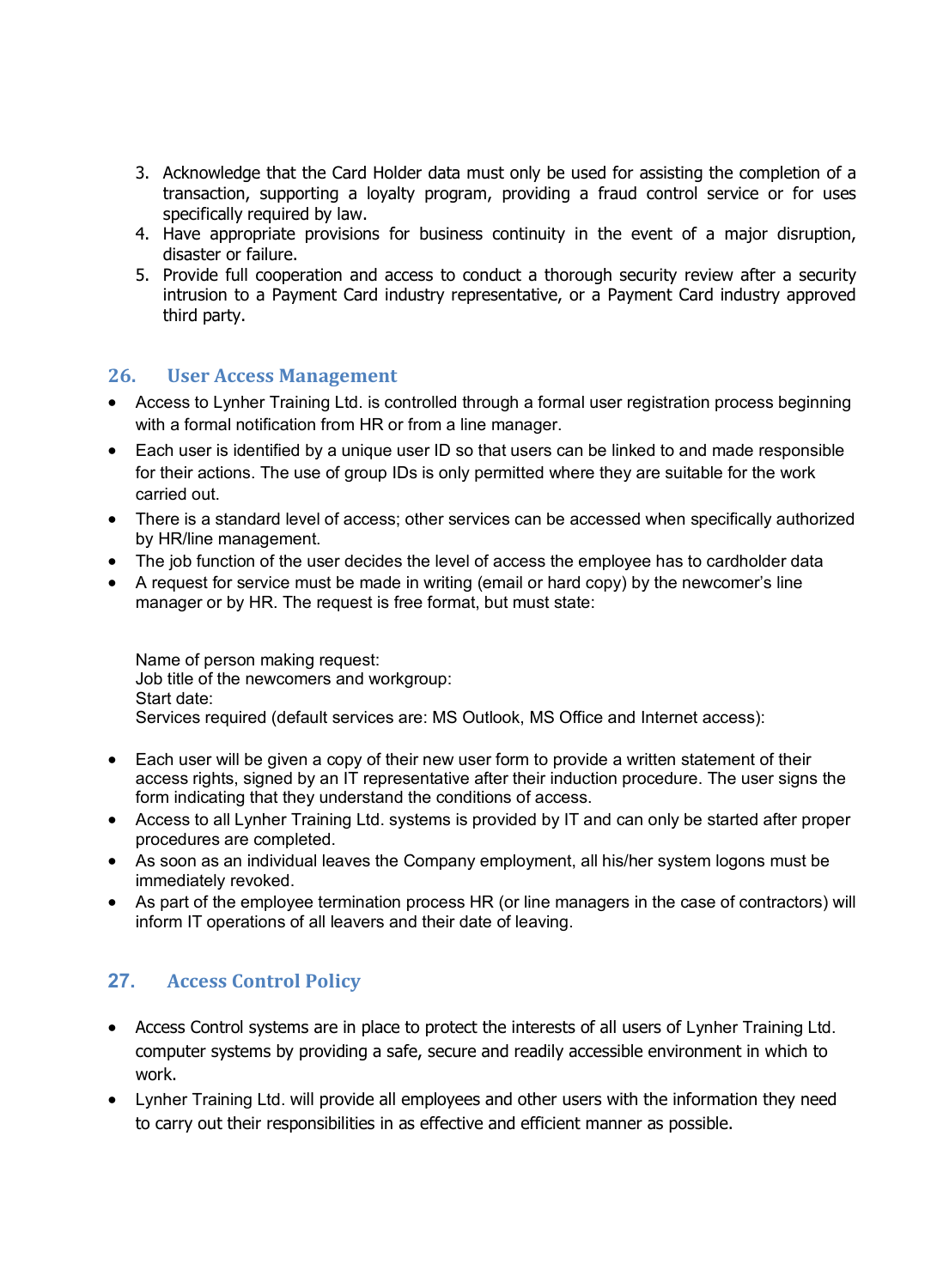- Generic or group IDs shall not normally be permitted, but may be granted under exceptional circumstances if sufficient other controls on access are in place.
- The allocation of privilege rights (e.g. local administrator, domain administrator, super-user, root access) shall be restricted and controlled, and authorization provided jointly by the system owner and IT Services. Technical teams shall guard against issuing privilege rights to entire teams to prevent loss of confidentiality.
- Access rights will be accorded following the principles of least privilege and need to know.
- Every user should attempt to maintain the security of data at its classified level even if technical security mechanisms fail or are absent.
- Users electing to place information on digital media or storage devices or maintaining a separate database must only do so where such an action is in accord with the data's classification
- Users are obligated to report instances of non-compliance to the Lynher Training Ltd. CISO
- Access to The Company IT resources and services will be given through the provision of a unique Active Directory account and complex password.
- No access to any The Company IT resources and services will be provided without prior authentication and authorization of a user's Lynher Training Ltd. Windows Active Directory account.
- Password issuing, strength requirements, changing and control will be managed through formal processes. Password length, complexity and expiration times will be controlled through Windows Active Directory Group Policy Objects.
- Access to Confidential, Restricted and Protected information will be limited to authorised persons whose job responsibilities require it, as determined by the data owner or their designated representative. Requests for access permission to be granted, changed or revoked must be made in writing.
- Users are expected to become familiar with and abide by Lynher Training Ltd. policies, standards and guidelines for appropriate and acceptable usage of the networks and systems.
- Access for remote users shall be subject to authorization by IT Services and be provided in accordance with the Remote Access Policy and the Information Security Policy. No uncontrolled external access shall be permitted to any network device or networked system.
- Access to data is variously and appropriately controlled according to the data classification levels described in the Information Security Management Policy.
- Access control methods include logon access rights, Windows share and NTFS permissions, user account privileges, server and workstation access rights, firewall permissions, IIS intranet/extranet authentication rights, SQL database rights, isolated networks and other methods as necessary.
- A formal process shall be conducted at regular intervals by system owners and data owners in conjunction with IT Services to review users' access rights. The review shall be logged and IT Services shall sign off the review to give authority for users' continued access rights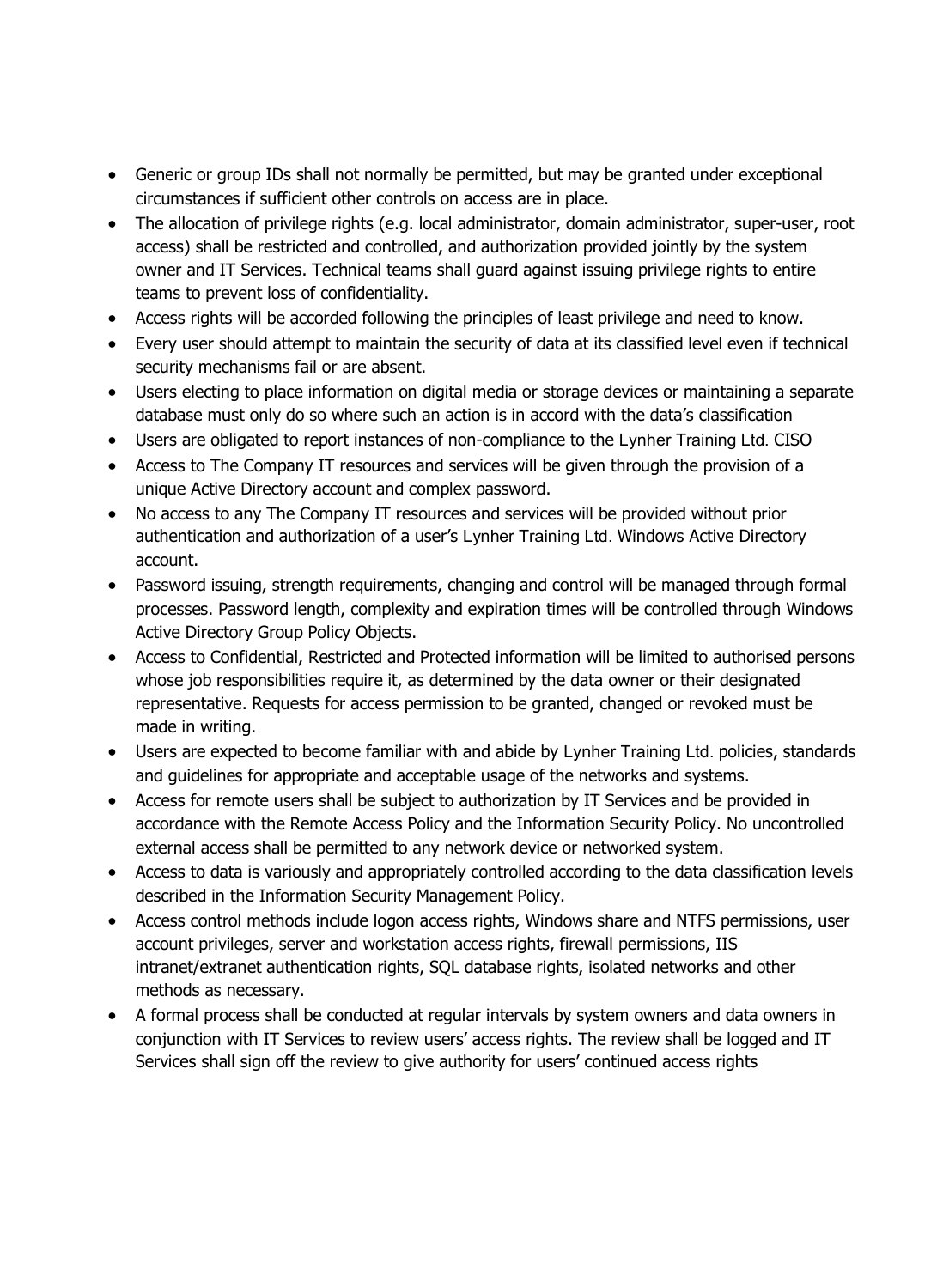## **28. Wireless Policy**

- Installation or use of any wireless device or wireless network intended to be used to connect to any of the Lynher Training Ltd. networks or environments is prohibited.
- A quarterly test should be run to discover any wireless access points connected to Lynher Training Ltd. network
- Usage of appropriate testing using tools like net stumbler, kismet etc. must be performed on a quarterly basis to ensure that:
- Any devices which support wireless communication remain disabled or decommissioned.
- If any violation of the Wireless Policy is discovered as a result of the normal audit processes, the security officer or any one with similar job description has the authorisation to stop, cease, shut down, and remove the offending device immediately.

If the need arises to use wireless technology it should be approved by Lynher Training Ltd. and the following wireless standards have to be adhered to:

- 1. Default SNMP community strings and passwords, passphrases, Encryption keys/security related vendor defaults (if applicable) should be changed immediately after the installation of the device and if anyone with knowledge of these leaves the company.
- 2. The firmware on the wireless devices has to be updated accordingly as per vendors release schedule
- 3. The firmware on the wireless devices must support strong encryption for authentication and transmission over wireless networks.
- 4. Any other security related wireless vendor defaults should be changed if applicable.
- 5. Wireless networks must implement industry best practices (IEEE 802.11i) and strong encryption for authentication and transmission of cardholder data.
- 6. An Inventory of authorized access points along with a business justification must be maintained. (Update Appendix B)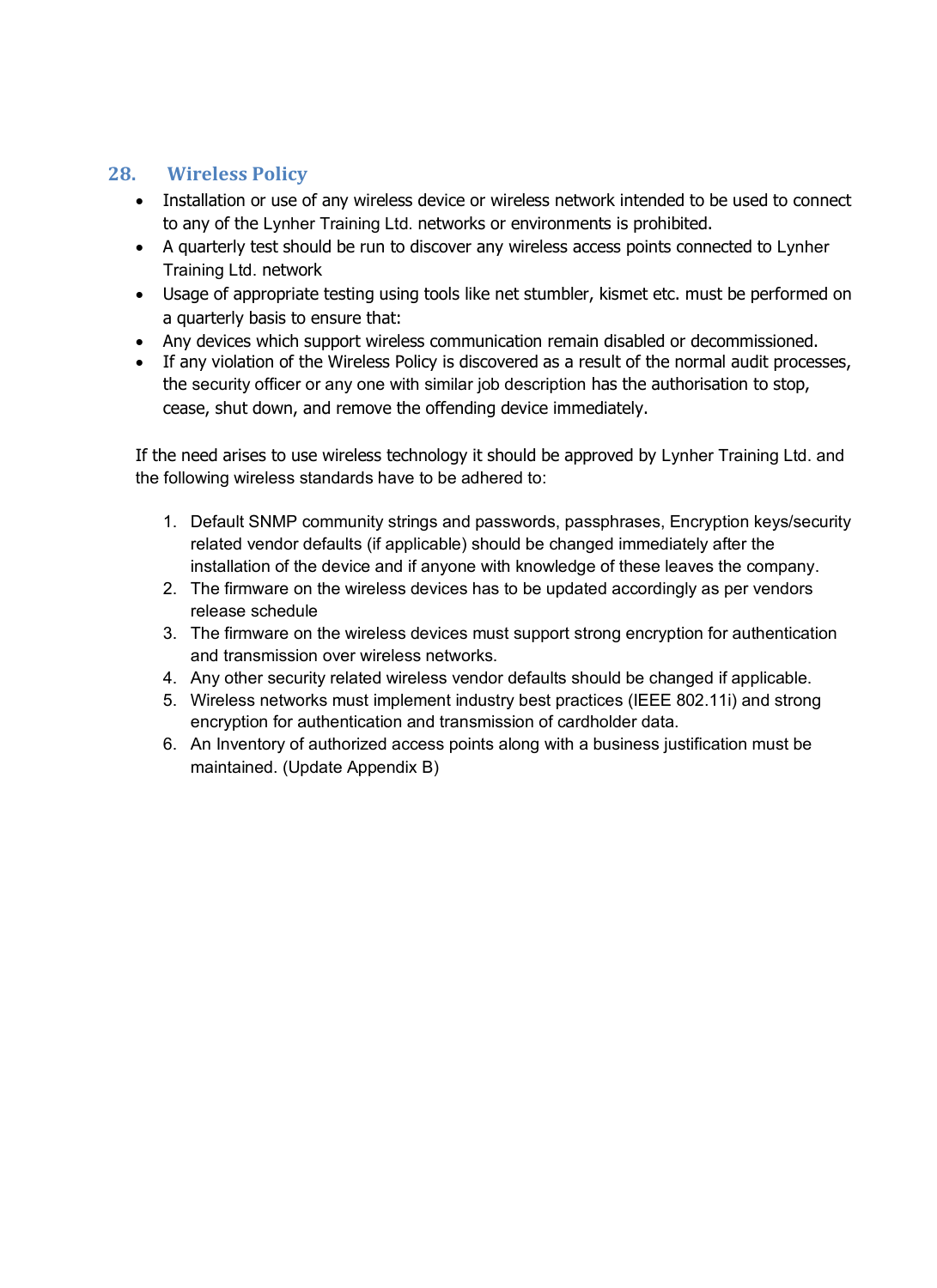## Appendix A – Agreement to Comply Form – Agreement to Comply With **Information Security Policies**

 $\overline{\phantom{a}}$  , where  $\overline{\phantom{a}}$ **Employee Name (printed)** 

 $\overline{\phantom{a}}$  , where  $\overline{\phantom{a}}$ 

**Department** 

I agree to take all reasonable precautions to assure that company internal information, or information that has been entrusted to the Company by third parties such as customers, will not be disclosed to unauthorised persons. At the end of my employment or contract with the Company, I agree to return all information to which I have had access as a result of my position. I understand that I am not authorised to use sensitive information for my own purposes, nor am I at liberty to provide this information to third parties without the express written consent of the internal manager who is the designated information owner.

I have access to a copy of the Information Security Policies, I have read and understand these policies, and I understand how it impacts my job. As a condition of continued employment, I agree to abide by the policies and other requirements found in the Company security policy. I understand that noncompliance will be cause for disciplinary action up to and including dismissal, and perhaps criminal and/or civil penalties.

I also agree to promptly report all violations or suspected violations of information security policies to the designated security officer.

**Employee Signature** 

 $\overline{\phantom{a}}$  , where  $\overline{\phantom{a}}$